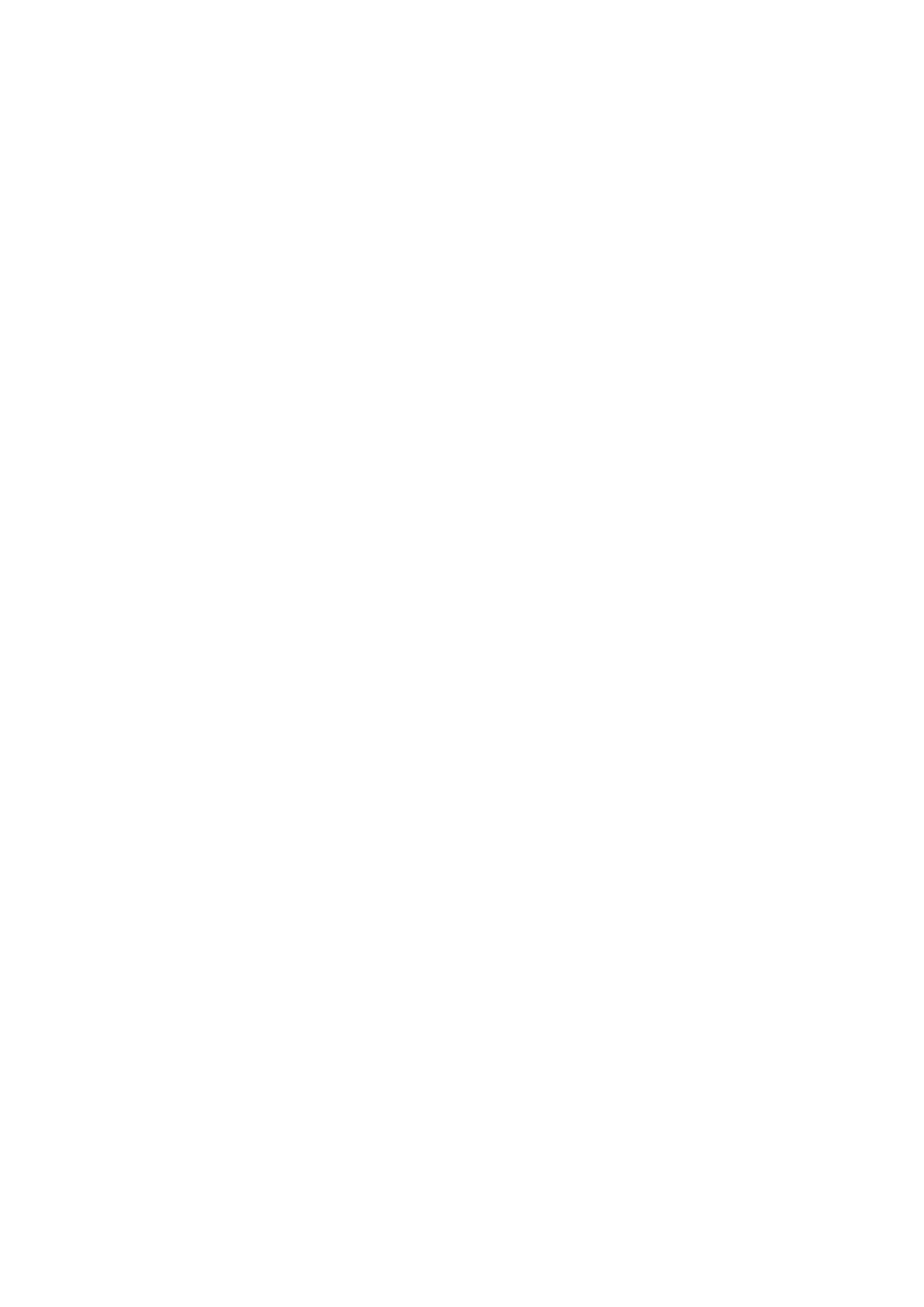#### **In the case of Bittó and Others v. Slovakia,**

The European Court of Human Rights (Third Section), sitting as a Chamber composed of:

Josep Casadevall, *President*, Alvina Gyulumyan, Ján Šikuta, Luis López Guerra, Nona Tsotsoria, Johannes Silvis, Valeriu Griţco, *judges*, and Santiago Quesada, *Section Registrar*,

Having deliberated in private on 7 January 2014,

Delivers the following judgment, which was adopted on that date:

### PROCEDURE

1. The case originated in an application (no. 30255/09) against the Slovak Republic lodged with the Court under Article 34 of the Convention for the Protection of Human Rights and Fundamental Freedoms ("the Convention") by twenty-one Slovakian nationals on 28 May 2009. On 16 January 2011, one of the applicants, Ms H. Vojtášová, (see point 17 of Appendix 1) died. Mr B. Vojtáš (see point 18 of Appendix 1), her son and sole heir, expressed the wish to pursue the application in his late mother's stead.

2. The applicants were represented by Mr J. Brichta, a lawyer practising in Bratislava, and Mr M. Siman of EL Partners s.r.o. in Bratislava. The Government of the Slovak Republic ("the Government") were represented by their Agent, Ms M. Pirošíková.

3. The applicants complained under Article 1 of Protocol No. 1, both taken alone and in conjunction with Article 14 of the Convention, about restrictions which the rules governing rent control imposed on their right to peacefully enjoy their possessions.

4. By a decision of 4 January 2012 the Court declared the application partly admissible.

5. The applicants and the Government each filed further written observations (Rule 59 § 1) on the merits. The Chamber having decided, after consulting the parties, that no hearing on the merits was required (Rule 59 § 3 *in fine*), the parties replied in writing to each other's observations.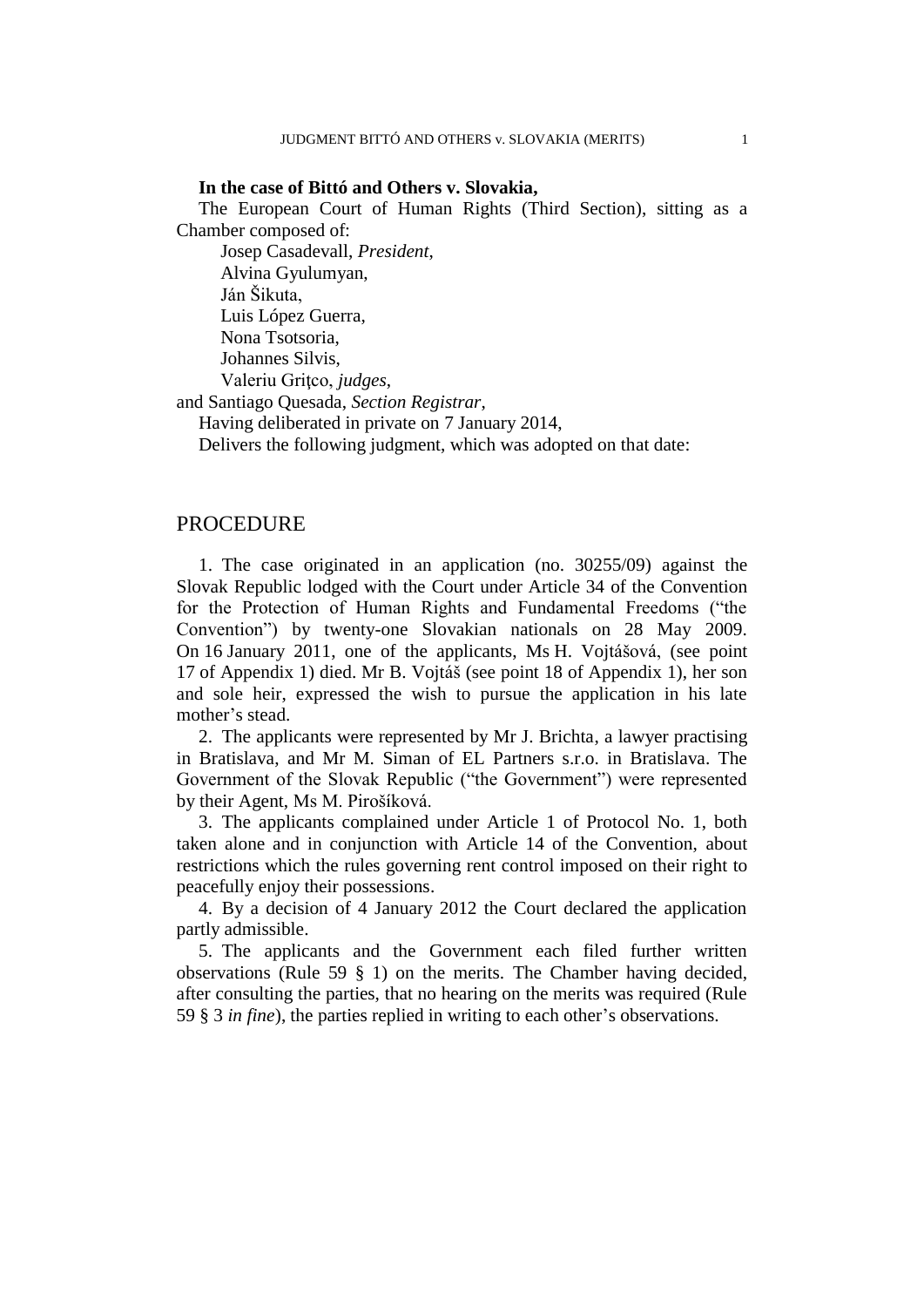## THE FACTS

#### I. THE CIRCUMSTANCES OF THE CASE

6. The particulars of the applicants appear in Appendix 1.

#### **A. Background information on rent control**

7. After 1948, when the communist regime had been installed in the former Czechoslovakia, the housing policy was based on a doctrine aimed at the restriction and abolition of private ownership.

8. Some residential houses were confiscated and some owners of residential houses were compelled to transfer their property to the State for no or inadequate compensation. Those owners who were not formally deprived of the ownership of their residential housing were subjected to restrictions in the exercise of their property rights.

9. As regards flats in residential houses, tenancies were replaced by the "right of lasting use".

10. The Flats Management Act 1964, which was in force until 1 January 1992, entitled public authorities to decide on the right of use of flats. Special regulations governed the sums which the users had to pay. On 1 January 1992 "the right of lasting use" was transformed into a tenancy with regulated rent.

11. After 1991 some residential houses were restored to their former owners; however, flats in these houses were mostly occupied by tenants with regulated rent.

12. Under the relevant law (for details see "Relevant domestic law and practice" below), owners of residential houses in a position similar to that of the applicants in the present case have been obliged to accept that all or some of their flats are occupied by tenants while charging no more than the maximum amount of rent fixed by the State ("the rent-control scheme"). Despite repeated increases in the maximum rent which the domestic law entitles house owners in this position to charge, that amount has remained below the level of rent chargeable for similar housing let on the principles of a free-market economy.

13. In situations similar to that of the applicants, the owners of residential houses had practically no means of terminating tenancies and evicting tenants without providing them with "housing compensation". Furthermore, owners were not allowed to transfer ownership of a flat rented by an individual to any third person other than the tenant.

14. The Government of the Slovak Republic have dealt with the issue of rent control on several occasions as indicated below.

15. Documents of the Ministry of Construction and Regional Development indicate that, by 20 January 2009, registration forms had been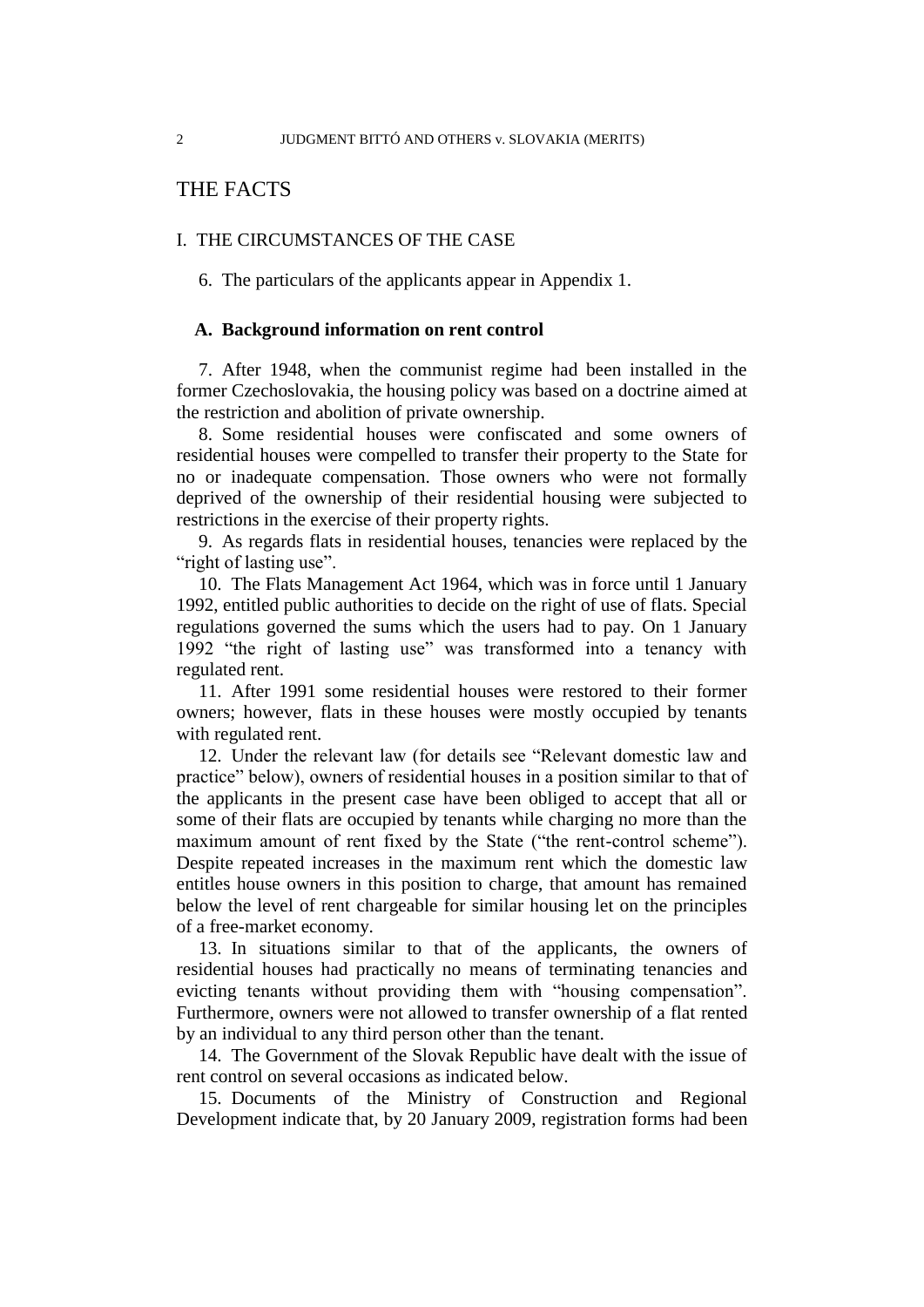submitted by tenants in respect of 923 flats where rent control was applied. 2,311 persons lived in those flats, the average surface area of which was 71.38 square metres. The documents indicate that it was envisaged that substitute accommodation would be made available to the persons concerned by the planned reform so long as this was justified by their social situation. 76.5% of the tenants thus registered lived in flats located in Bratislava.

16. On the basis of those data, the authorities estimated that the rent-control scheme concerned approximately 1,000 flats, that is, 0.24% of rented flats in houses that existed in 1991 and 0.06% of the inhabited housing facilities which were available in Slovakia in 2001.

#### **B. Particular circumstances of the applicants' cases**

17. The applicants are owners or co-owners of residential buildings in Bratislava and Trnava to which the rent-control scheme applies, or has applied, (further details are set out in Appendix 2). They obtained the ownership of the flats by various means, such as restitution, donation or inheritance from their relatives to whom the flats had been restored in the early 1990s. In two cases the applicants purchased further shares of ownership from the other co-owner, the Bratislava Municipality. Mr Dobšovič and Ms Dobšovičová (applicants listed in points 6 and 7 of Appendix 1) purchased the flats from individuals in 2005. The majority of the other applicants acquired ownership in the course of the 1990s.

In the meantime, the rent-control scheme has ceased to be applicable to several of the flats concerned.

18. The applicants maintained that the rent to which they are, or were, entitled for letting their property is far below the maintenance costs for their houses and disproportionately low compared with similar flats to which the rent-control scheme does not apply.

19. The parties submitted the following information as regards the impact of the rent-control scheme on the applicants.

#### *1. Documents submitted by the applicants*

20. Initially, and by way of example, the applicants pointed out that the controlled rent in respect of a flat with a surface area of 72.56 square metres was 71.50 euros (EUR) per month, which corresponds to EUR 0.99 per square metre. However, the monthly free-market rent in respect of such a flat was approximately EUR 830, that is EUR 11.40 per square metre.

21. The applicants further relied on the opinion of an expert provided at their request on 19 July 2010. It set out the difference between the free- market rent and the controlled rent in respect of a residential house located at Trenčianska St. in Bratislava-Nivy for the period from 1993 to 2010 (for further details see Appendix 3).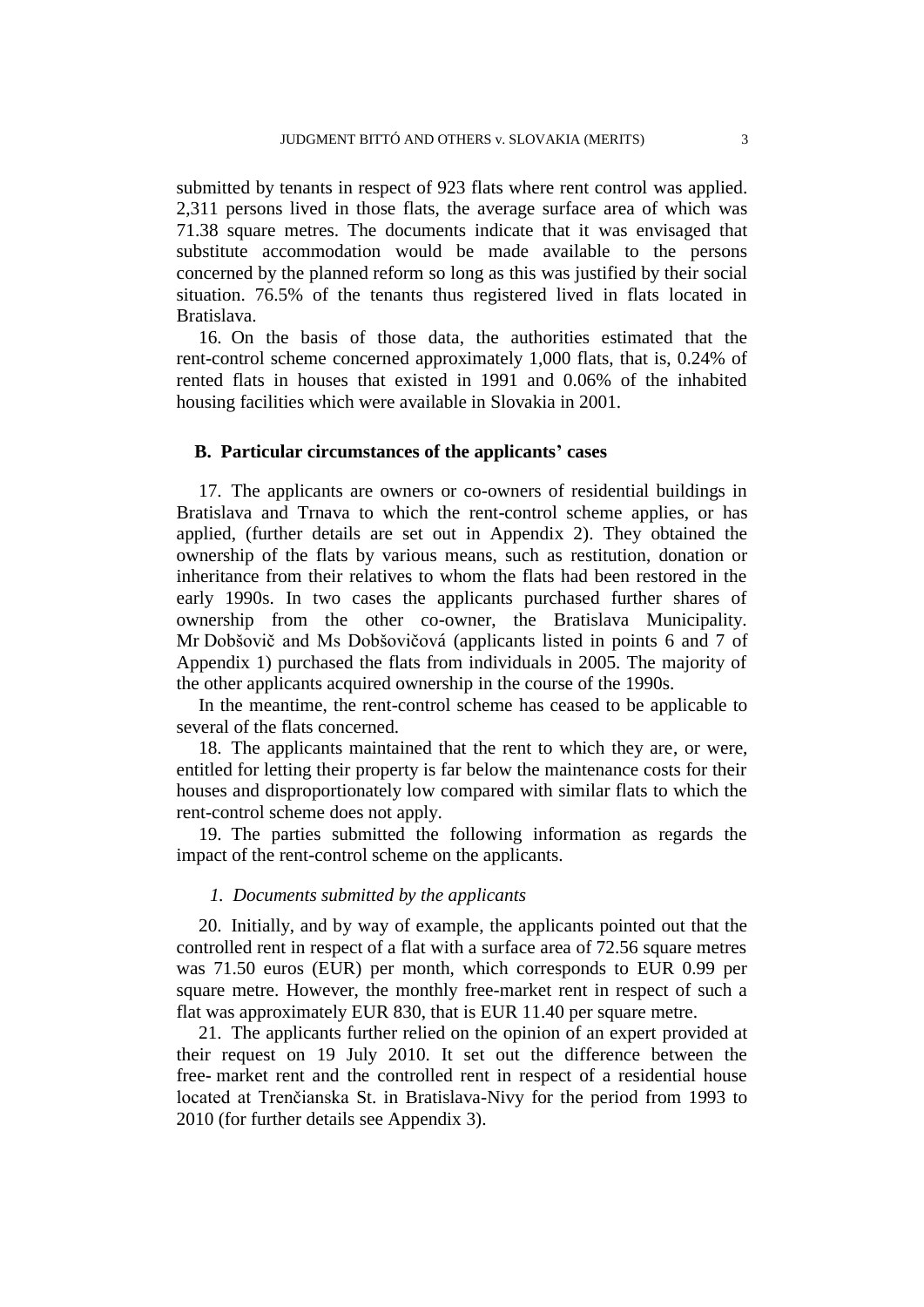22. Following the Court's decision to declare the application admissible, the applicants submitted voluminous opinions of experts concerning their properties.

23. The opinion of expert I. no. 51/2012 of 26 April 2012, which the applicants relied on by way of example, concerns a residential house where rent control applied to five out of the eight flats. It was situated on Tallerova St. in Bratislava – in the Staré Mesto district – and several applicants are co-owners of the flats concerned (see also Appendix 4). The opinion indicated that the relevant legislation allowed for regulated rent which corresponded, on average, to 0.69% of the acquisition value of a flat in 1994. That ratio was 0.79% in 2001 and 1.96% in 2011.

24. According to expert opinion no. 51/2012, the regulated rent amounted to 2.2% of the free-market rent in 1993. In 2002 it corresponded, on average, to 4.5% of the free-market rent, and in 2011 the average regulated rent corresponded to 14.3% of the free-market rent. The applicants submitted that the other opinions concerning their properties were in line with that conclusion. The above opinion contains the following valuation of the flats concerned for the period from 1 January to 31 March 2012:

| Flat           | Monthly | Monthly controlled | Percentage controlled/ |
|----------------|---------|--------------------|------------------------|
| no.            | market  | rent EUR/m2        | market rent            |
|                | rent    |                    |                        |
|                | EUR/m2  |                    |                        |
|                |         |                    |                        |
|                | 8.28    | 1.58               | 19%                    |
| $\overline{2}$ |         | N/A in 2012        |                        |
| 5              | 8.28    | 1.55               | 18.7%                  |
| 6              | 7.92    | 1.11               | 14%                    |
| 7              | 8.16    | 1.12               | 13.7%                  |
|                |         |                    |                        |

25. As regards the maintenance costs of their properties, the applicants submitted that most of them did not have sufficient means to ensure renovation and maintenance of the houses because of low incomes under the rent-control scheme. They relied on the expert opinions which determined the "cost-based rent" in respect of the houses owned by them, namely, the rent calculated on the basis of the current technical value of the buildings and on the costs necessary for their ordinary and adequate periodic maintenance, while taking into account the gradual wear and tear of the buildings. Thus according to expert opinion no. 51/2012, the regulated rent amounted to 3.3% of the "cost-based rent" in 1993. In 2002 it corresponded, on average, to 5.3% of the "cost-based rent", and in 2011 the average regulated rent corresponded to 26.4% of the "cost-based rent".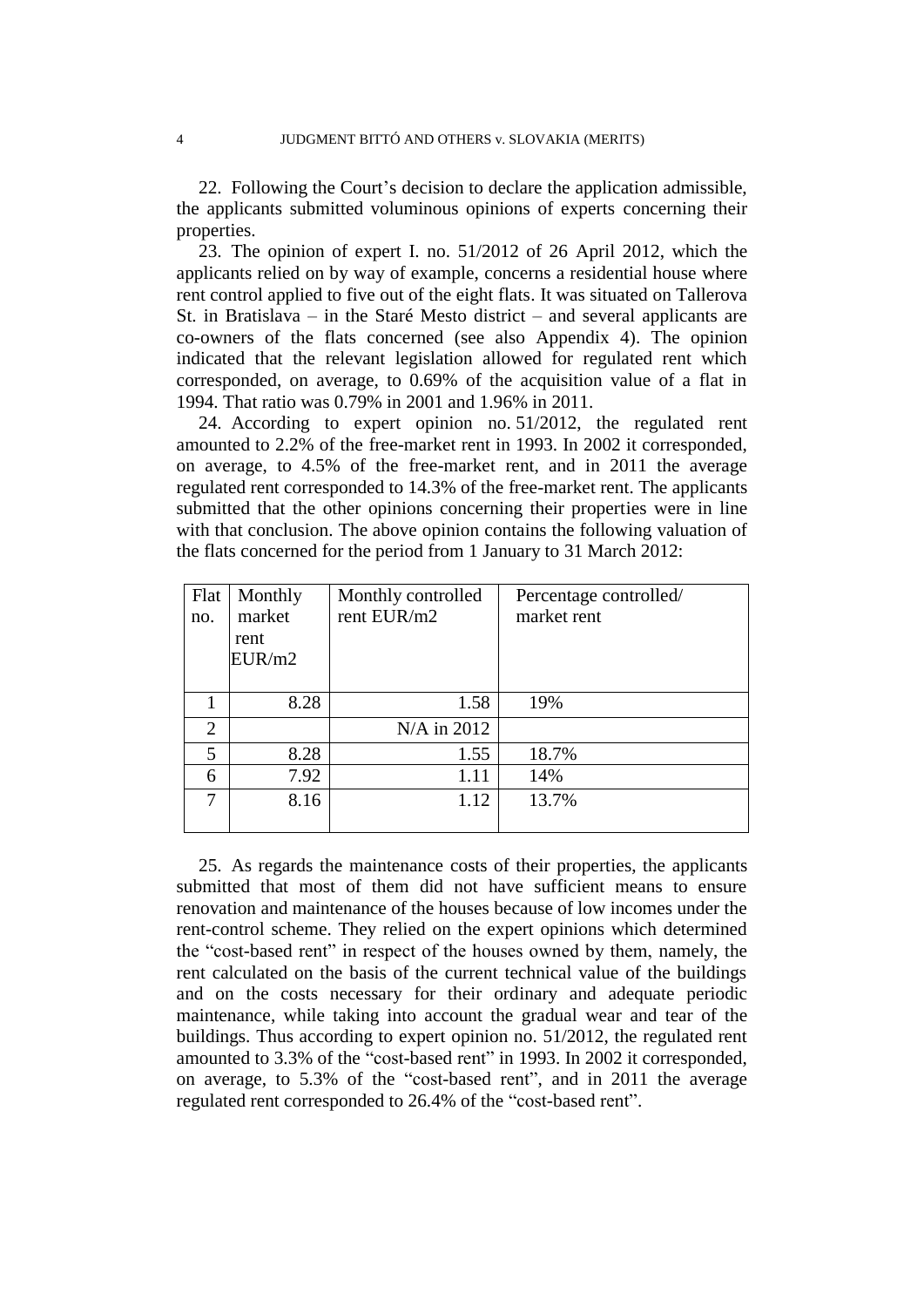26. With reference to the experts' conclusions, the applicants maintained that they had suffered pecuniary damage on account of the application of the rent-control scheme to their property. This was determined as the difference between the free-market rent applicable to similar dwellings and the controlled rent which the applicants were allowed to charge throughout the period of ownership and application of the rent-control scheme. The damage which the individual applicants claimed to have suffered is specified in Appendix 5.

#### *2. Documents submitted by the Government*

27. The Government initially submitted the opinion of a different expert, drawn up in 2010, according to which the average free-market monthly rent for flats comparable to those of the applicants in the municipality of Bratislava-Staré Mesto was between EUR 6.13 and 6.48 per square metre. In the broader centre of Trnava the free-market rent was between EUR 3.37 and EUR 3.87 per square metre at that time.

28. In response to the detailed expert opinions submitted by the applicants, the Government first submitted an opinion by the Forensic Engineering Institute in Žilina. It pointed to errors in several of the expert opinions, challenged the methods applied by the experts and their standing to determine the amount of profit lost by the applicants. The view was expressed that direct comparison with dwellings where the rent-control scheme did not apply was the most appropriate method for determining the damage suffered by the applicants.

29. Subsequently, the Government submitted an opinion drawn up by the Forensic Engineering Institute in Žilina on 15 November 2012. It indicated that lack of statistical data for the overall period of rent control prevented the flat owners' lost profit from being determined in an objective manner. In order to establish appropriate compensation for the applicants, it was therefore appropriate to use a methodology similar to determination of compensation for tolerating an easement over the property. Among other data, the opinion indicated that, under the regulation in force between 1964 and the end of June 1992, the rent in respect of a three-room flat corresponded to EUR 0.08 per square metre. As from 1 July 1992 a 100% increase was applied.

30. By means of comparison, the opinion established that, in 2012, the monthly market rental value of flats in Bratislava varied between EUR 4.71 and EUR 5.97 per square metre depending on the location, number of rooms and equipment. It amounted to EUR 4.51/4.52 in respect of one/two-room flats in Trnava.

At the same time, the rental value of the applicants' flats under the rent-control scheme was between EUR 1.20 and 1.60 in most cases, the extreme and exceptional values being EUR 0.45 and EUR 2.21 in Bratislava. In Trnava the controlled rent of the applicants' flats varied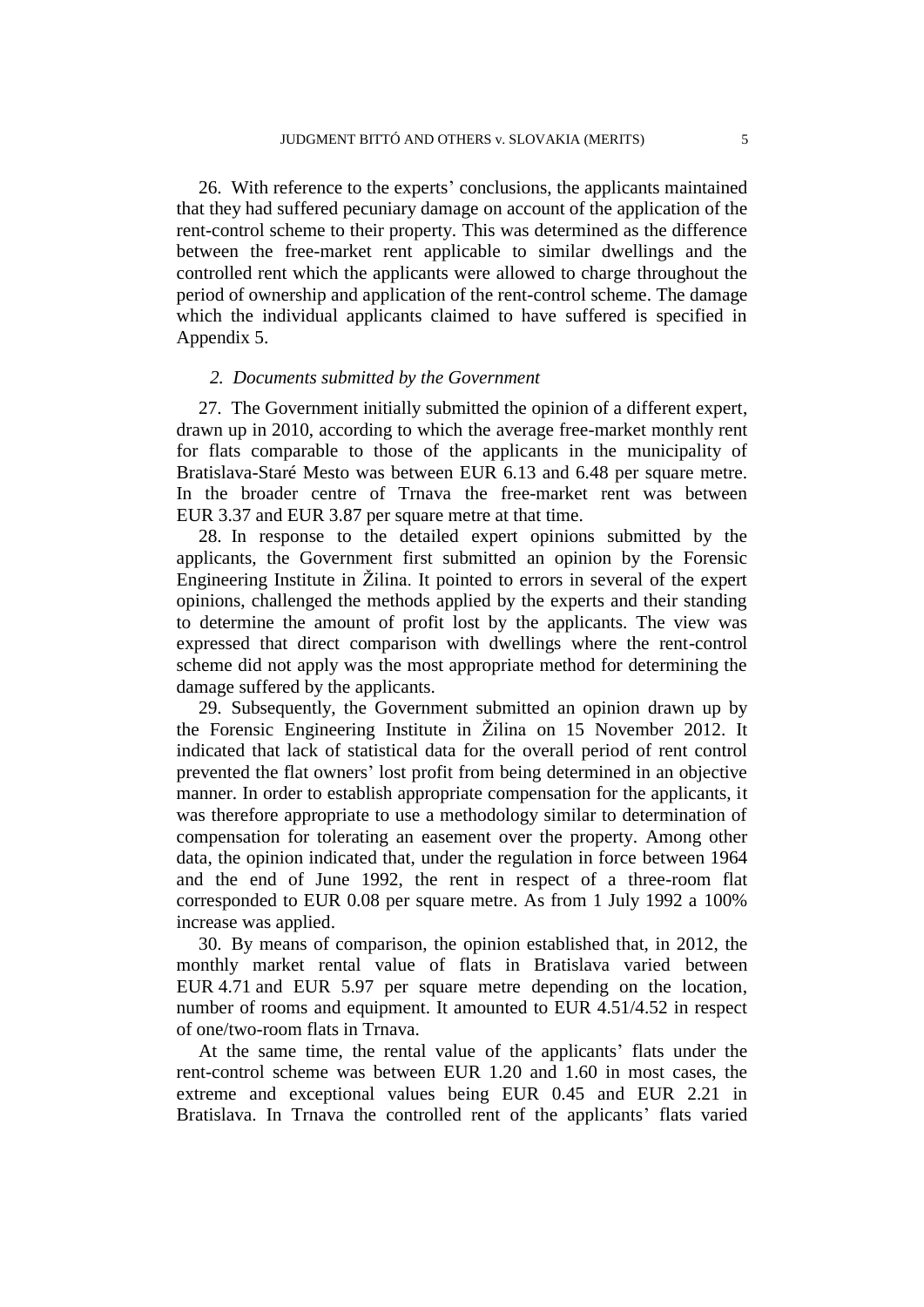between EUR 1.24 and EUR 1.60 in 2012. In determining the rental value of the applicants' flats in 2012 a 40% increase was applied (as provided for by Law no. 260/2011 in 2011 and 2012).

The relevant data are set out in Appendix 4 (columns  $A - F$ ).

31. According to the expert opinion, appropriate compensation payable to the applicants should be calculated as the difference between the net monthly income (profit) which they were able to obtain for renting their flats under the rent-control scheme and the net monthly income (profit) which could be drawn from letting comparable flats at the market price. The calculation is based on (i) the technical value of the flats in 2012, (ii) their rental value (both on the free market and under the rent-control scheme) in 2012; (iii) duration of application of the rent-control scheme; (iv) the ownership share of individual applicants; and (v) the marginal interest rate of the European Central Bank.

The amounts of compensation to which the individual applicants are entitled in accordance with the above method of calculation for the period covered by the opinion are set out in Appendix 4 (column G).

#### II. RELEVANT DOMESTIC LAW AND PRACTICE

#### **A. Constitution**

32. Pursuant to Article 20 § 1, the ownership right of all persons has the same legal content and enjoys the same protection.

#### **B. Civil Code**

33. Article 124 guarantees the same rights and obligations to all owners. Equal legal protection is to be granted to all owners.

34. Provisions concerning the lease of flats are set out in Articles 685 to 716 of the Civil Code.

35. Pursuant to Article 687, a landlord is obliged to put a flat at a tenant's disposal in a fit state for normal use and to secure to the tenant the full and uninterrupted enjoyment of rights in connection with the use of the flat.

36. Article 696 § 1 provides, *inter alia*, that the method of calculating the rent, the service charges related to the use of the flat, the method of paying the rent and service charges, and the conditions under which a landlord is entitled to unilaterally increase the rent and service charges and amend other terms of the lease are governed by special legislation.

37. Under Article 706, after a tenant's death the right to the lease passes to the tenant's relatives if they can prove that they were living with the tenant in a shared household on the day of his or her death and do not have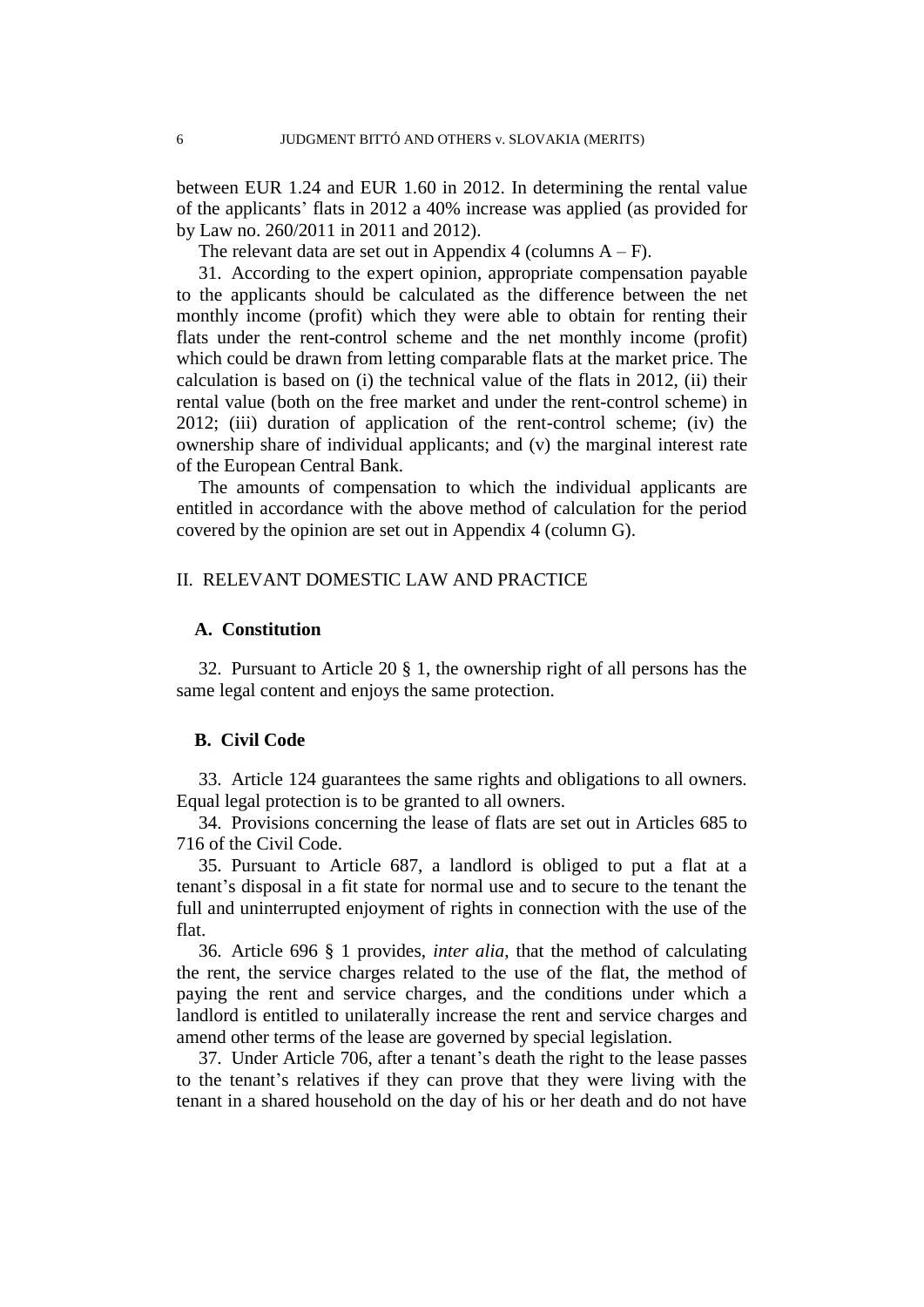their own flat. The same right is to be enjoyed by persons who have taken care of a shared household and lived with the tenant in a shared household for at least three years and do not have their own flat.

38. Article 707 § 1 entitles the surviving spouse to become the sole tenant of a jointly leased flat upon the other spouse's death.

39. The provisions of Article 706 and Article 707 § 1 are also applicable in the event that a tenant permanently leaves a shared household.

40. Pursuant to Article 871 § 1, enacted with effect from 1 January 1992, "the right of lasting use" of flats and other premises under the law previously in force and subsisting on that date was transformed into a tenancy with regulated rent.

### **C. The Flats (and other Premises) Ownership of Act (Law no. 182/1993)**

41. Section 16(1) governs the transfer of ownership of a flat. Where a flat is rented by an individual, unless the right to rent the flat was agreed for a fixed period, a landlord can transfer ownership of it only to the tenant. This provision does not affect the co-owner's pre-emption right.

## **D. The Price Act 1996 (Law no. 18/1996)**

42. As a general rule, the price of goods, including the amount of rent, is determined on the basis of an agreement between the seller and the buyer (sections 1-3).

43. Part Three of the Price Act 1996 allows State measures to be taken in response to undesired price developments. They include regulation of prices and a prohibition on agreeing a price which is inappropriate.

44. Under section 4a (formerly section 4), price regulation is permissible where, *inter alia*, an extraordinary market situation arises, where there is a threat to the market as a result of an insufficiently developed competitive environment, or where it is required for the purpose of protecting consumers or on grounds of another public interest.

45. Price regulation can be achieved through the fixing of prices by the authorities, the setting of conditions for agreements on prices or a combination of those two methods (section 5).

46. Section 8, enacted with effect from 1 November 2008, provides that, when regulating prices, the authorities must take into account justified costs and an appropriate profit.

47. Pursuant to section 20(1) and (2), the Ministry of Finance sets conditions for price regulation and decides on related matters. Until 1 March 2005 the Ministry of Construction and Regional Development was authorised to regulate rent. The scope of regulation is to be determined by a generally binding legal rule (section 11).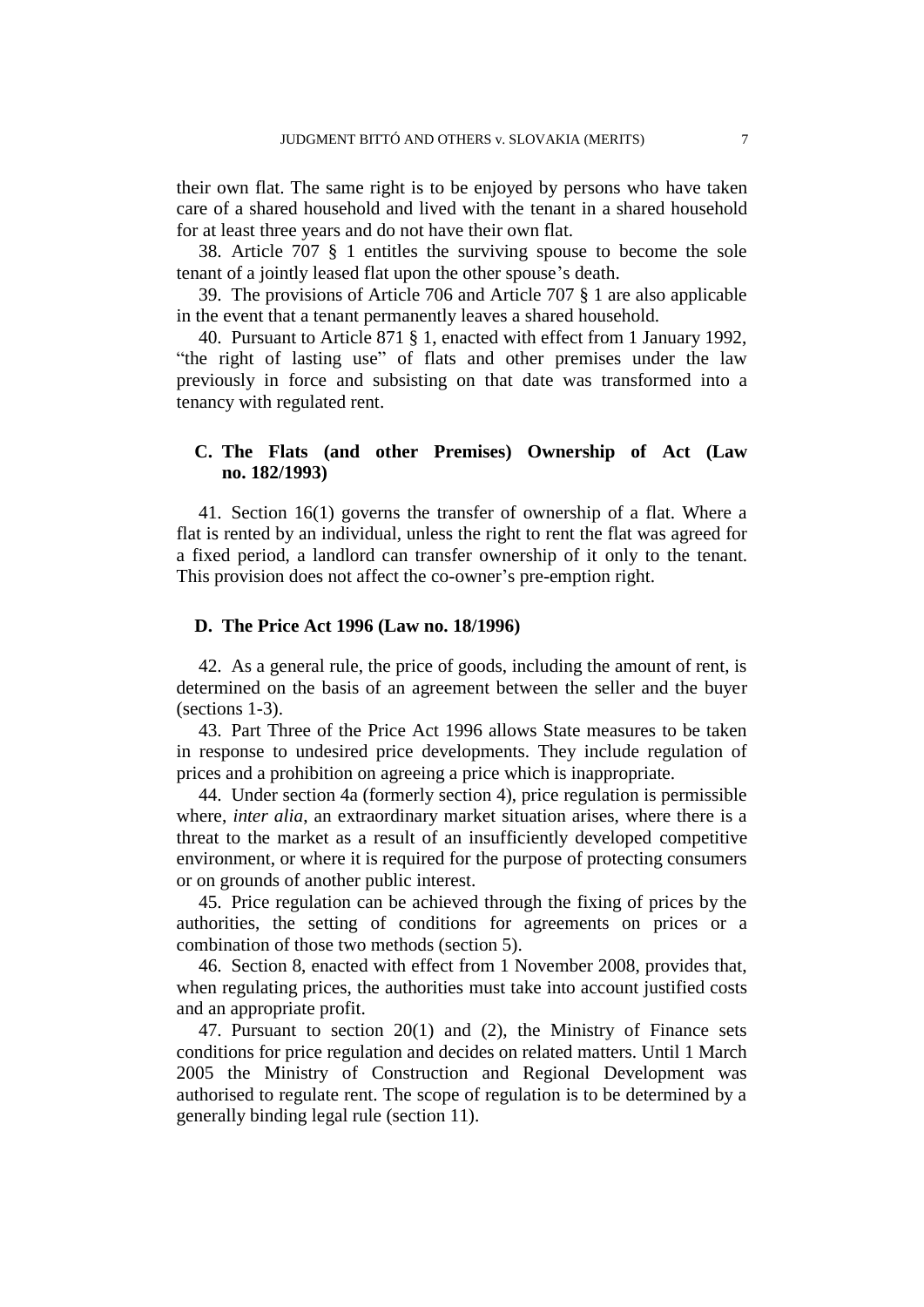48. Law no. 68/2005 of 3 February 2005 introduced a number of amendments to the Price Act 1996. Pursuant to section 1(12) of Law no. 68/2005, the 2003 Ordinance (see below) was repealed. Law no. 68/2005 came into force on 1 March 2005 with the exception of section 1(12), which took effect on 1 July 2007.

49. Another amendment to the Price Act 1996 was introduced by Law no. 200/2007 of 29 March 2009, with effect from 1 July 2007. Pursuant to that amendment, the date when the 2003 Ordinance would cease to have effect was postponed until 31 December 2008.

#### **E. Law no. 260/2011**

50. On 15 September 2011, the Termination and Settlement of Tenancy (Certain Apartments) Act (Law no. 260/2011) came into force. It was enacted with a view to eliminating rent restrictions concerning individual owners.

51. Its provisions are applicable, in particular, to apartments of individuals whose rent has so far been regulated. In those cases, landlords were entitled to give notice of termination of a tenancy contract by 31 March 2012. Such termination of tenancy takes effect after a twelve-month notice period. However, if a tenant is exposed to material hardship, he or she will be able to continue to use the apartment with regulated rent, even after expiry of the notice period, until a new tenancy contract with a municipality has been set up. Law no. 260/2011 further entitles landlords to increase the rent by 20% once a year until 2015.

52. Municipalities are obliged to provide a person exposed to material hardship with a municipal apartment with regulated rent. If a municipality does not comply with that obligation by 31 December 2016 in a given case, the landlord can claim the difference between the free-market and the regulated rent.

#### **F. Housing Development State Fund Act 2013**

53. Law no. 150/2013 amends the earlier legislation on the Housing Development State Fund. It will take effect on 1 January 2014. Among other things, with reference to Law no. 260/2011 it entitles owners of houses or flats which had been restored to the original owners to apply for a preferential loan for the purpose of modernisation of such buildings.

#### **G. Subordinate legal rules governing rent**

54. Decree no. 60/1964 of the Central Authority for the Development of Local Economy on payment for the use of flats and related services was in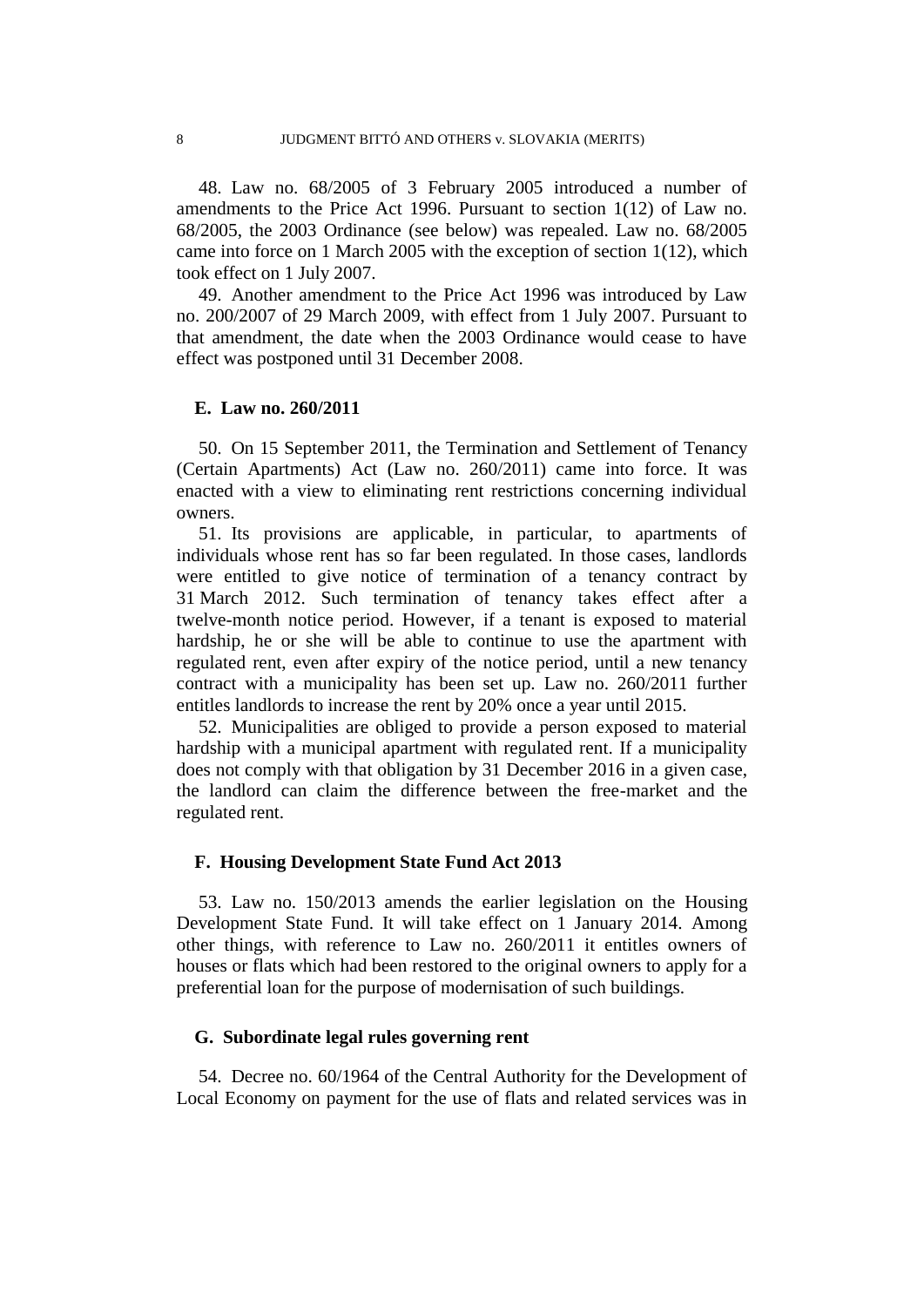force from 1964 until the end of 1999. It divided flats into four categories according to their status and fixed the yearly price for their use.

55. On 12 March 1996 the Ministry of Finance issued Regulations no. 87/1996 implementing the Price Act 1996. They became operative on 1 April 1996. Regulation 3(1) and 3(2) requires economically justified costs and appropriate profit to be taken into account in the context of price regulation.

56. In 1992, 2000 and 2001 and on 1 March 2003 the Ministry of Finance issued four instruments of subordinate legislation providing for an increase in controlled rent by 100%, 70%, 45% and 95% respectively.

57. On 22 December 2003 the Ministry of Construction and Regional Development issued the 2003 Ordinance (Ordinance (*výnos*) no. V-1/2003 on Control of Rent for Lease of Flats). It fixes the maximum permissible amount of rent for a flat according to its surface area and category, without distinction as to its location. The ordinance ceased to have effect on 1 May 2008.

58. On 23 April 2008 the Ministry of Finance issued Measure (*opatrenie*) no. 01/R/2008 on Control of Rent for Flats with reference to sections 11 and 20 of the Price Act 1996. It entered into force on 1 May 2008.

59. Similarly to the previous rules, it fixes the maximum amount of rent per square metre of inhabitable space and annexes (section 1). An increase or reduction is possible depending on the furnishings available. In respect of flats built from public funds after 1 February 2001 the maximum rent is fixed at 5% of their acquisition value (section  $2(1)$ ).

60. Section 3 allows an increase of the maximum rent by 15% in houses built without public funding or those which were restored to owners or their successors by way of redress for past wrongs.

61. Pursuant to section 4, rent control does not apply to, *inter alia*, vacant flats in houses built without public funding or in houses restored to owners by way of redress for past wrongs, with the exception of cases which concern the transfer of a lease or the exchange of a flat (Articles 706-08 of the Civil Code). Similarly, rent control does not apply to houses built without any public funding where construction officially ended after 1 February 2001.

62. Lastly, section 5 of the Measure repeals the 2003 Ordinance.

63. On 25 September 2008 the Ministry of Finance issued Measure no. 02/R/2008 amending the above Measure of 23 April 2008 on rent control. It entered into force on 1 October 2008. It does not affect the amount of permissible rent but specifies the conditions under which such rent can be charged after 31 December 2011.

64. In particular, the newly introduced section  $4a(1)$  allows the rent-control scheme to continue to apply after the above date where, on 1 October 2008, (i) tenants or persons sharing their household did not own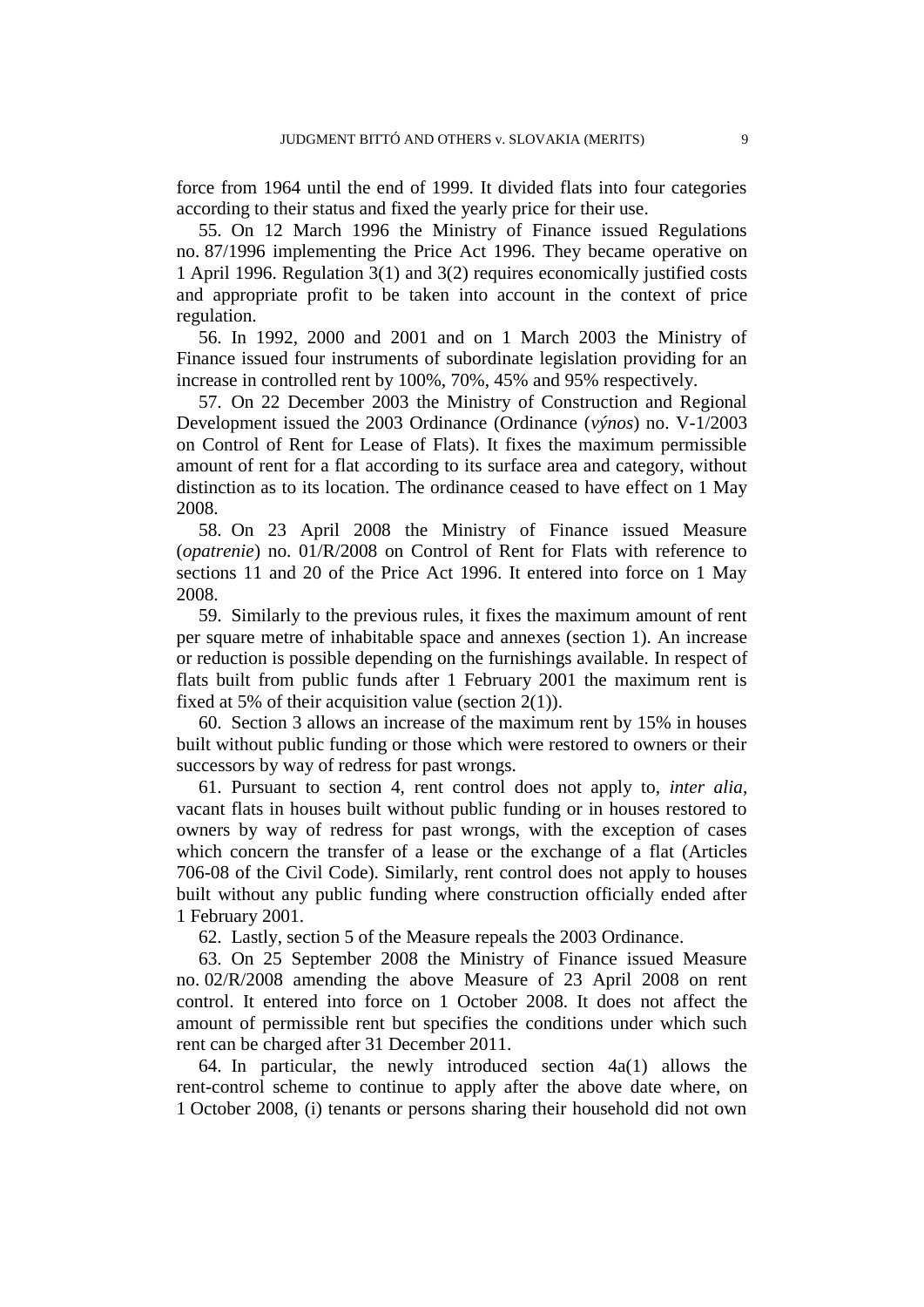or co-own a comparable flat or inhabitable real property in the same municipality or within 50 kilometres of its boundaries; (ii) the landlord and the tenant have not reached a different agreement on rent before 1 January 2012; and (iii) the tenants concerned have submitted a registration form to the Ministry of Construction and Regional Development before 31 December 2008.

#### **H. Government policy and planning documents**

65. The Government's plan on housing policy and construction of flats for the period between 1994 and 2000, drawn up in 1994, envisaged that rent in respect of flats owned by individuals should be increased with a view to covering the owners' costs as from 1 January 1995. It further envisaged the introduction of rent levels based on market prices as from 1 January 1996.

66. The Government Manifesto of November 2002 indicated that the Government would take measures for deregulation of rent before the envisaged accession of Slovakia to the European Union. Any regulatory measures thereafter were to be exclusively linked to the real increase of costs.

67. Further plans on housing policy and construction of flats, drawn up in 2000 and 2005, also envisaged the introduction of market-level rent in the private sector. Housing capacity in municipal flats was to be increased so that substitute accommodation could be provided to indigent persons who would be affected by such liberalisation of rent.

68. The need for elimination of rent control was confirmed in the most recent plan of 2010, which covers the period until 2015. The document indicates that the private sector of rented housing is underdeveloped, particularly because of the past system of rent control and the excessive protection of tenants.

69. In decision no. 357/2008 the Ministry of Construction and Regional Development was instructed to prepare a plan for settling relations between landlords and tenants in flats where rent control had been applied. The plan was approved on 16 September 2009 (decision no. 640/2009). That decision instructed the ministers concerned to prepare, before 31 December 2010, Bills on termination and settlement of certain landlord/tenant relationships and on rent control in the public sector, as well as regulations on housing allowances, to offer substitute housing facilities to the tenants concerned and to lay down the scope, conditions and manner of their acquisition. In addition, compensation of a structural nature was envisaged for owners of residential houses.

70. Subsequently, the Minister of Construction and Regional Development asked the Mayor of Bratislava to identify suitable plots on which substitute housing facilities could be built for persons in need.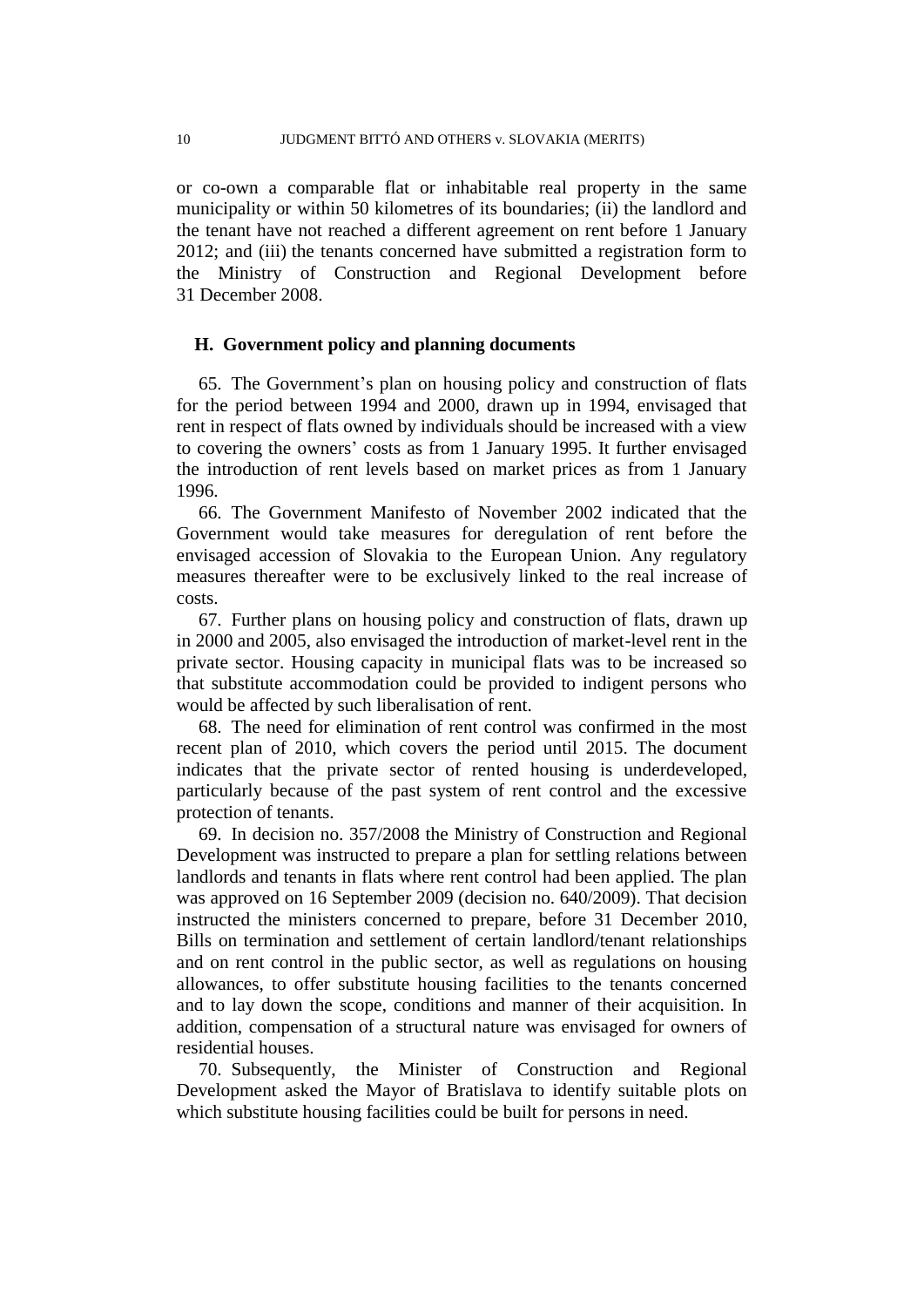#### **I. Proceedings before the Constitutional Court**

71. In an application to the Constitutional Court, lodged on 29 March 2007, the General Prosecutor challenged, *inter alia*, the 2003 Ordinance as being contrary to the Constitution. The application expressed the view that the Price Act 1996 did not entitle the Ministry of Construction and Regional Development to issue an ordinance on rent control; that the Ordinance was discriminatory and restricted the right of flat owners; that it was questionable whether such a restriction was in the public interest and necessary; and that the Ordinance should have ceased to have effect as from 1 March 2005. The absence of any compensation for landlords to whom the rent-control scheme applied was also criticised. On 7 June 2007 the General Prosecutor supplemented the application by also challenging Law no. 200/2007 amending the Price Act 1996.

72. On 8 April 2009 the Constitutional Court discontinued the proceedings without examination of the merits, on the ground that the application had been withdrawn. It noted that the Price Act 1996 had been amended and that the 2003 Ordinance had ceased to have effect.

# THE LAW

#### I. *LOCUS STANDI* OF THE SON OF THE DECEASED APPLICANT

73. One of the applicants, Ms H. Vojtášová, died on 16 January 2011. Mr B. Vojtáš, her son and sole heir, who also lodged an application in respect of property which he had co-owned with his mother, expressed the wish to pursue the application in his late mother's stead.

74. The Court notes that the present application concerns a property right which is, in principle, transferable to the next of kin of the deceased person. Mr B. Vojtáš was a co-owner of the flats in question and inherited the ownership share of the deceased applicant. In these circumstances the Court considers that he has standing to continue the present proceedings in his mother's stead (see *Sharenok v. Ukraine*, no. 35087/02, § 12, 22 February 2005).

### II. COMPLIANCE WITH THE TIME-LIMIT OF SIX MONTHS

75. Under Article 35 § 1 of the Convention, the Court may only deal with the matter "within a period of six months from the date on which the final decision was taken". Where the alleged violation constitutes a continuing situation against which no domestic remedy is available, such as application of rent-control scheme under the relevant legislation in the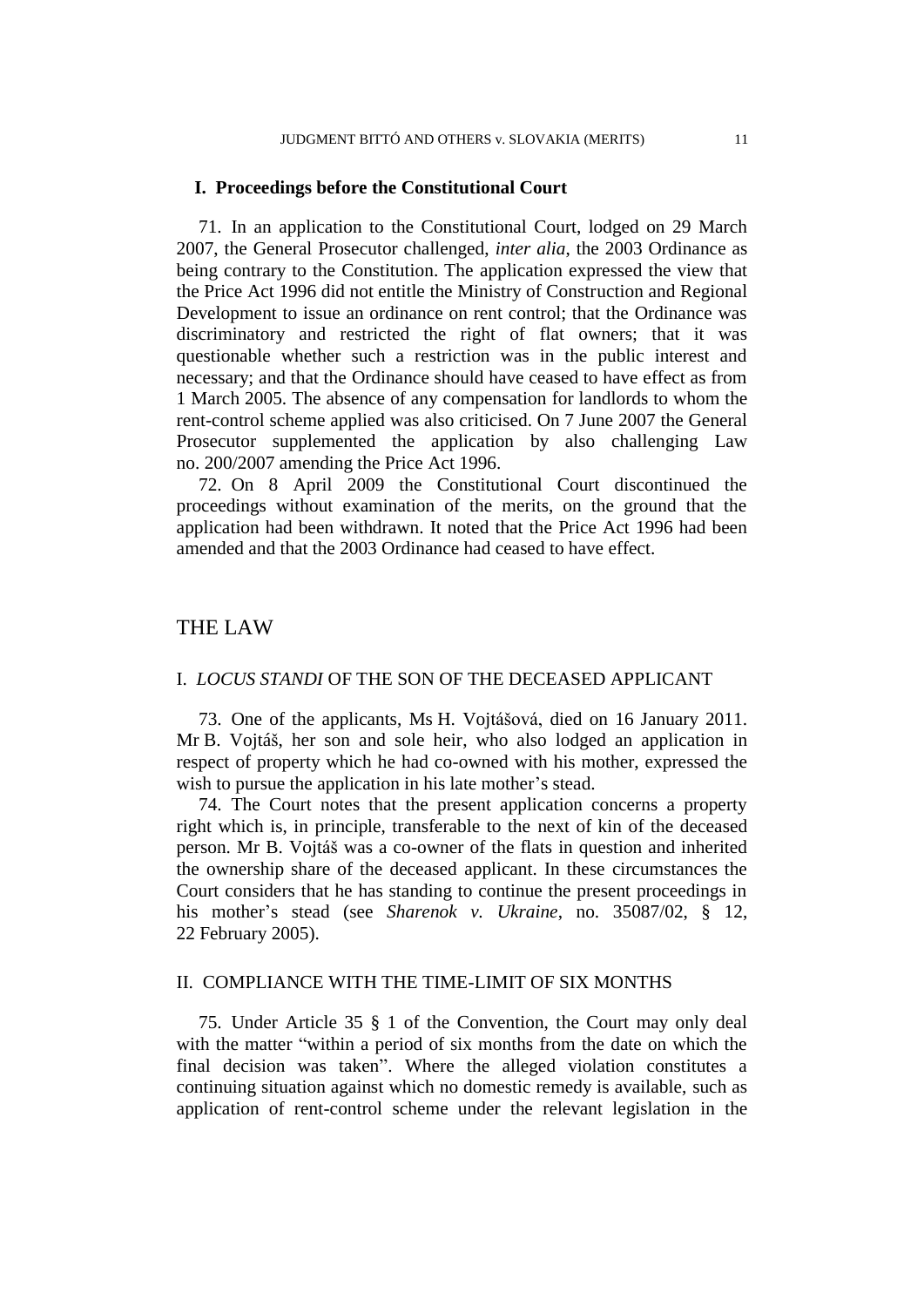present case, the six-month period starts to run from the end of the situation concerned (see, among other authorities, *Mosendz v. Ukraine,* no. 52013/08, § 68, 17 January 2013).

Pursuant to Article 35 § 4 of the Convention, the Court shall reject any application which it considers inadmissible under that Article. It may do so at any stage of the proceedings.

76. Following the Court's decision to declare the application admissible, the parties submitted further relevant information. It comprised expert opinions which specified the periods of application of the rent-control scheme in respect of the individual flats concerned.

77. The documents submitted indicate (see Appendix 2) that rent control had ceased to apply in respect of the flats owned by the following applicants more than six months before the introduction of the application on 28 May 2009:

- Mr M. Bittó: flats nos. 3, 5, 6, 7 and 14 in the house at Zámočnícka 11 St. in Bratislava and flats nos. 5, 9, 10, 13 and 14 in the house at Dunajská 38 St. in Bratislava;

- Mr J. Zemko: flats nos. 3 and 6 in the house at Kalinčiakova 31 St. in Trnava;

- Mr F. Spišák and Ms V. Spišáková: flats nos. 12, 15, 19 and 23 in the house at Štefánikova 31 St. in Bratislava;

- Mr V. Dobšovič and Ms M. Dobšovičová: flats no. 3, 8 and 9 in the house at Jelenia 7 St. in Bratislava;

- Mr J. Bíreš: flats nos. 1, 3, 5, 6 and 7 in the house at Trenčianska 6 St. in Bratislava: and

- Ms Z. Studencová: flat no. 1 in the house at Šancová 30 St. in Bratislava.

78. To the extent that those applicants allege a breach of their rights as a result of rent control in respect of the flats indicated in the preceding paragraph, they failed to respect the time-limit of six months laid down in Article 35 § 1 of the Convention.

It follows that this part of the application has been introduced out of time and must be rejected in accordance with Article 35 §§ 1 and 4 of the Convention.

### III. ALLEGED VIOLATION OF ARTICLE 1 OF PROTOCOL No. 1

79. The applicants complained that their right to peaceful enjoyment of their possessions had been breached as a result of the implementation of the rules governing rent control in respect of their property. They relied on Article 1 of Protocol No. 1, which reads as follows:

"Every natural or legal person is entitled to the peaceful enjoyment of his possessions. No one shall be deprived of his possessions except in the public interest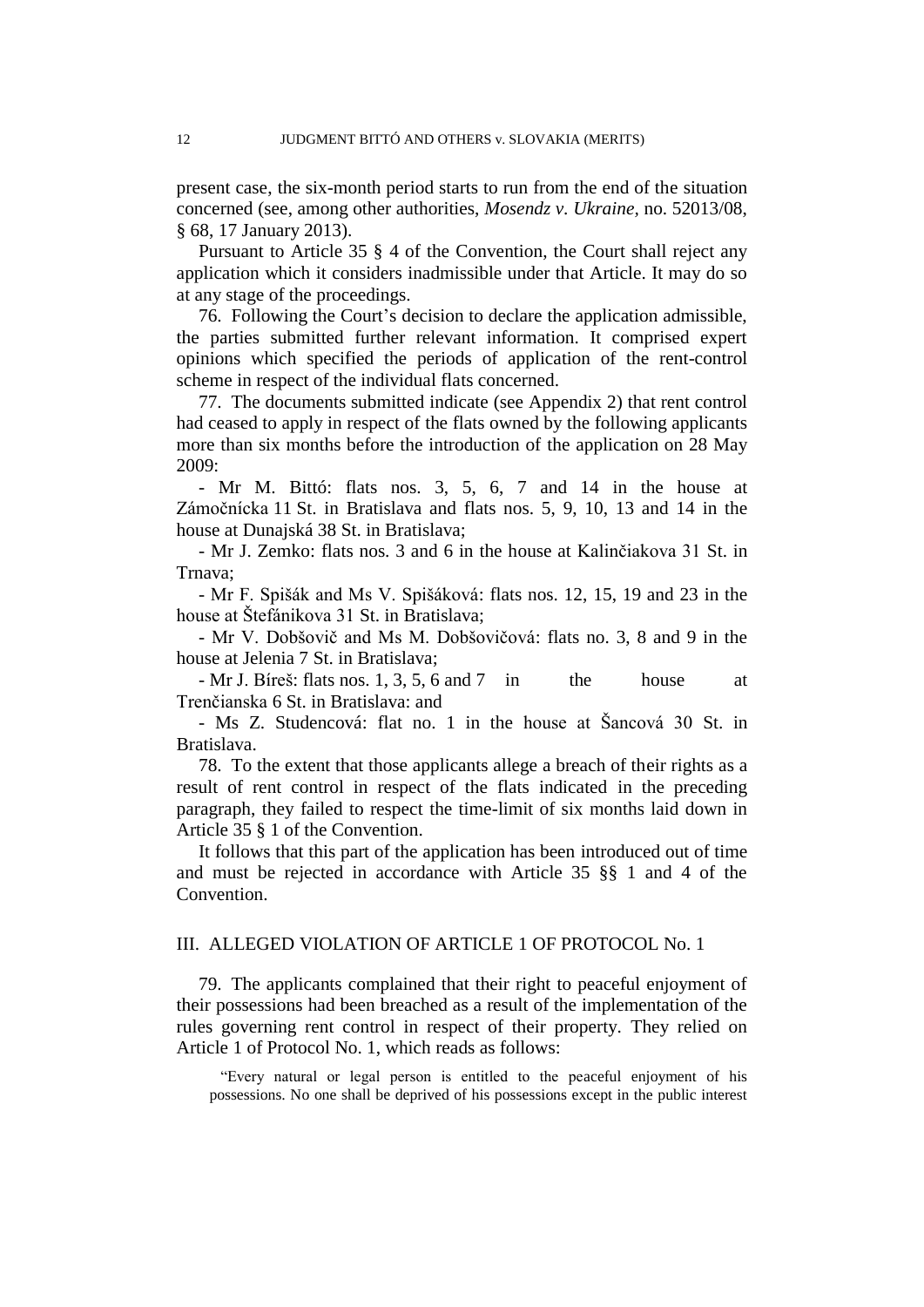and subject to the conditions provided for by law and by the general principles of international law.

The preceding provisions shall not, however, in any way impair the right of a State to enforce such laws as it deems necessary to control the use of property in accordance with the general interest or to secure the payment of taxes or other contributions or penalties."

#### **A. The arguments of the parties**

#### *1. The applicants*

80. The applicants alleged that the successive ministerial ordinances and measures governing rent control ran contrary to the Price Act 1996 and Regulations no. 87/1996 on the implementation of that Act. In particular, the subordinate legislation on rent control disregarded the requirement, laid down in Regulation 3(1) and 3(2) of Regulations no. 87/1996, that economically justified costs and appropriate profit should be taken into account in the context of price regulation.

81. The limitations imposed on the use of their property, over a period of nearly twenty years, were excessive. A disproportionate and unjustified burden had been thereby imposed on the applicants. The controlled rent corresponded to some 10 to 20% of the free-market rent during the period from 1993 to 2010. Despite an increase which had been permissible as from 2011, controlled rent remained several times lower than free-market rent. The amounts in question did not even suffice to cover the maintenance costs inherently associated with the houses to which the rent-control scheme applied. The figures put forward by the Government did not allow a different conclusion to be reached.

82. The aim pursued, namely to ensure housing for persons in need, could have been achieved by different means, such as providing housing allowances for those persons. Continued implementation of the rent-control scheme ran contrary to the general interest, as it hampered the development of a free market in the area of rented housing including appropriate maintenance of the existing housing facilities and the construction of new ones.

83. Expert opinion no. 51/2012 of 26 April 2012 (see paragraph 23 above) indicated that in Slovakia the relevant legislation allowed for regulated rent which had corresponded, on average, to 0.69% of the acquisition value of a flat in 1994. That percentage had been 0.79% in 2001 and 1.96% in 2011.

In contrast, section 2(1) of the Ministry of Finance Measure 1/R/2008 provided that the maximum permissible annual rent for flats which were built from public funds from 2001 onwards was 5% of their acquisition value (see paragraph 59 above). The State thus shifted a heavier burden onto private owners of the flats, including the applicants.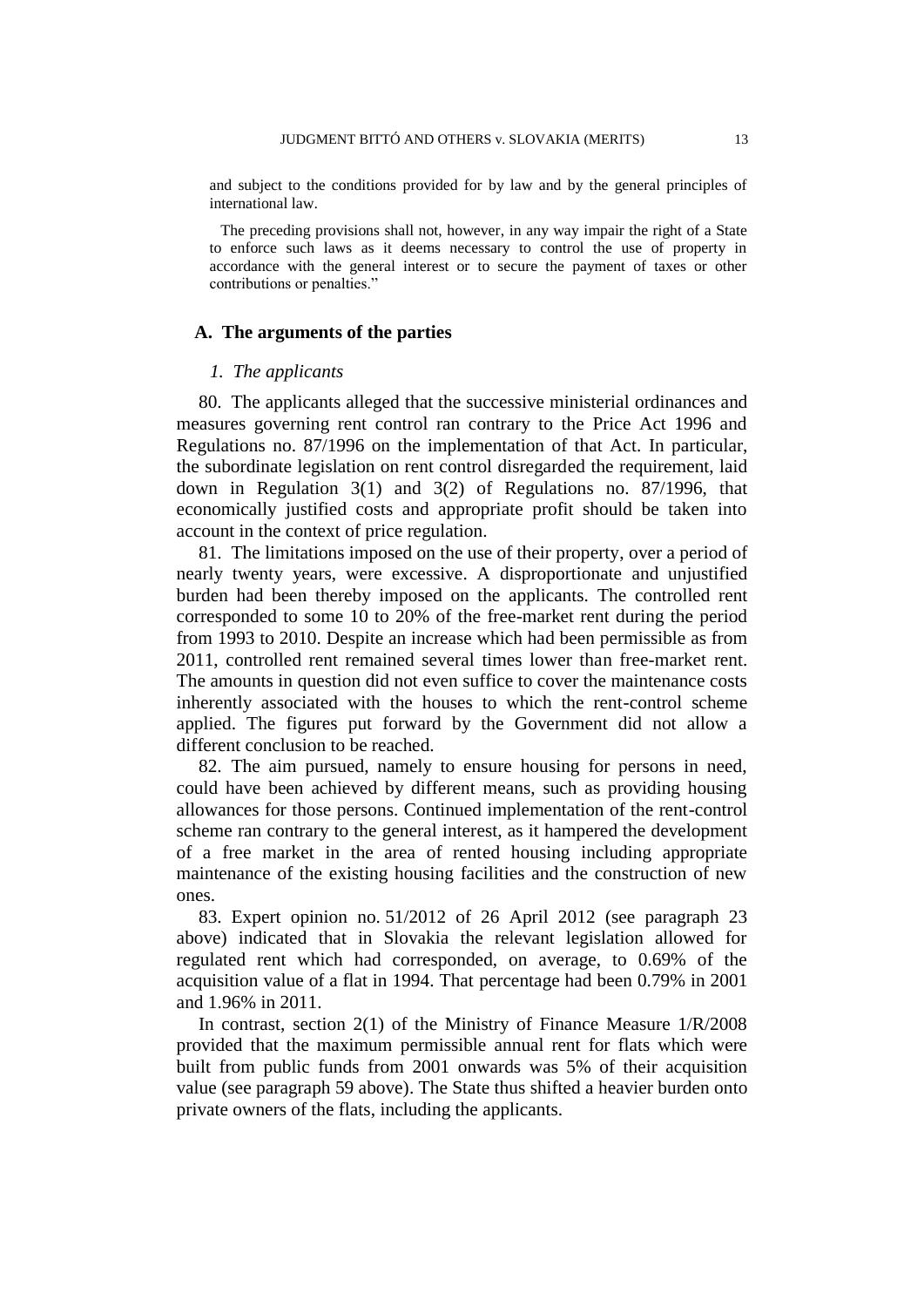84. Furthermore, the amendments as regards the maximum controlled rent did not automatically entitle the applicants to charge the corresponding amounts as, in accordance with the domestic courts' practice, any increase of rent had to be the subject of an agreement between the landlords and tenants.

85. The applicants also argued that, unlike in social flats built from public funds, there was no reliable system to check whether their tenants' current situation justified their benefitting from regulated rent. As a result, the applicants were obliged to let their flats to the original users or their descendants regardless of their current financial or social situation.

86. Slovak legislation foresaw no compensation for owners of residential houses in the applicants' position and the rules enacted in 2011 unnecessarily prolonged the rent-control scheme until the end of 2016.

#### *2. The Government*

87. The Government conceded that the rent-control scheme had resulted in a restriction on the use of the applicants' property. Such a measure was in accordance with the relevant domestic law.

88. The interference pursued a legitimate aim, namely, to protect tenants against unaffordable increases in rent. The Government argued that the national authorities had, in principle, more direct knowledge of the general interest, and that areas such as housing, as a prime social need, often called for some form of regulation by the State.

89. As to the requirement of proportionality, the Government maintained that a swift deregulation of rent would have had unfavourable social implications. For that reason, the rights of tenants which had been established in the earlier non-market environment had to be protected while the State found a means of gradually resolving the issue. The rent-control scheme was therefore compatible with the general interest within the meaning of Article 1 of Protocol No. 1. The levels of regulated rent had been repeatedly increased and other measures had been taken with a view to reducing the burden imposed on flat owners.

90. The Government further pointed to the fact that many of the tenants were elderly and that the municipalities concerned did not have enough housing stock for those socially dependent on regulated rent schemes.

91. With respect to the amount of rent chargeable under the rent-control scheme, maintenance costs would also have had to be borne by the owners if their flats had not been rented out at all. Thus, the amount of rent and the allegedly higher costs of maintaining the property could not automatically be associated.

92. The Government objected to the applicants' estimation of the amount of rent they could have obtained had the rent-control scheme not applied to their flats. They also disagreed with the argument that the applicants were not able to automatically charge the maximum amount of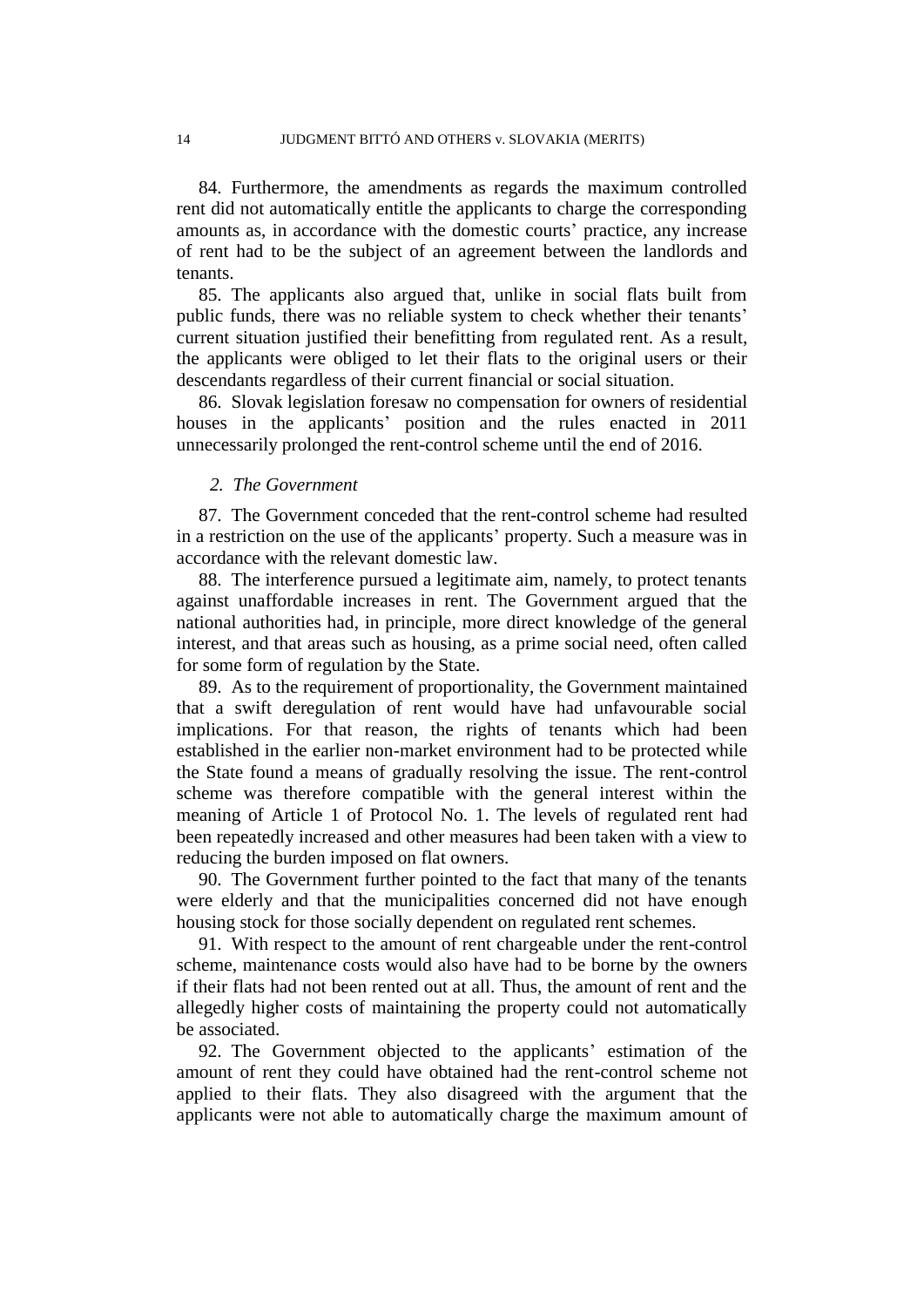controlled rent. Such situations could occur only in cases where they had made different arrangements with the tenants.

93. The Government concluded that the rent-control scheme met the general interest of society and was compatible with the interests of house and flat owners as (i) the maximum level of rent chargeable had been regularly increased, (ii) the number of houses to which the rent-control scheme was applicable after 2011 had been reduced, (iii) a legal framework for resolving the housing shortage and ending the rent-control system had been devised, and (iv) the legislation were amended to support modernisation of houses including those which are owned by the applicants.

#### **B. The Court's assessment**

#### *1. Recapitulation of the relevant principles*

94. The relevant case-law of the Court is summed up in, for example, *Hutten-Czapska v. Poland* [GC], no. 35014/97, §§ 160-68 and *Edwards v. Malta*, no. 17647/04, §§ 52-78, 24 October 2006; both with further references. It can be summarised as follows.

95. In some previous cases where the Court has examined similar complaints of a continuing violation of one's property rights created by the implementation of laws imposing tenancy agreements on the landlords and setting an allegedly inadequate level of rent, it has held that this constituted a means of State control of the use of property. They fell to be examined under the second paragraph of Article 1 of Protocol No. 1. Such interference must be compatible with the principles of (i) lawfulness, (ii) legitimate aim in the general interest, and (iii) "fair balance" (along with cases cited in the preceding paragraph see, for example, *Nobel and Others v. the Netherlands*, (dec.), no. 27126/11, § 31, 2 July 2013).

96. In particular, the Court has acknowledged that areas such as housing may often call for some form of regulation by the State. Decisions as to whether, and if so when, it may fully be left to the play of free-market forces or whether it should be subject to State control, as well as the choice of measures for securing the housing needs of the community and of the timing for their implementation, necessarily involve consideration of complex social, economic and political issues. Acknowledging that the margin of appreciation available to the legislature in implementing social and economic policies should be a wide one, the Court has declared that it will respect the legislature's judgment as to what is in the "public" or "general" interest unless that judgment is manifestly without reasonable foundation. Those principles apply equally, if not *a fortiori*, to measures adopted in the course of the fundamental reform of a country's political, legal and economic system in the transition from a totalitarian regime to a democratic State.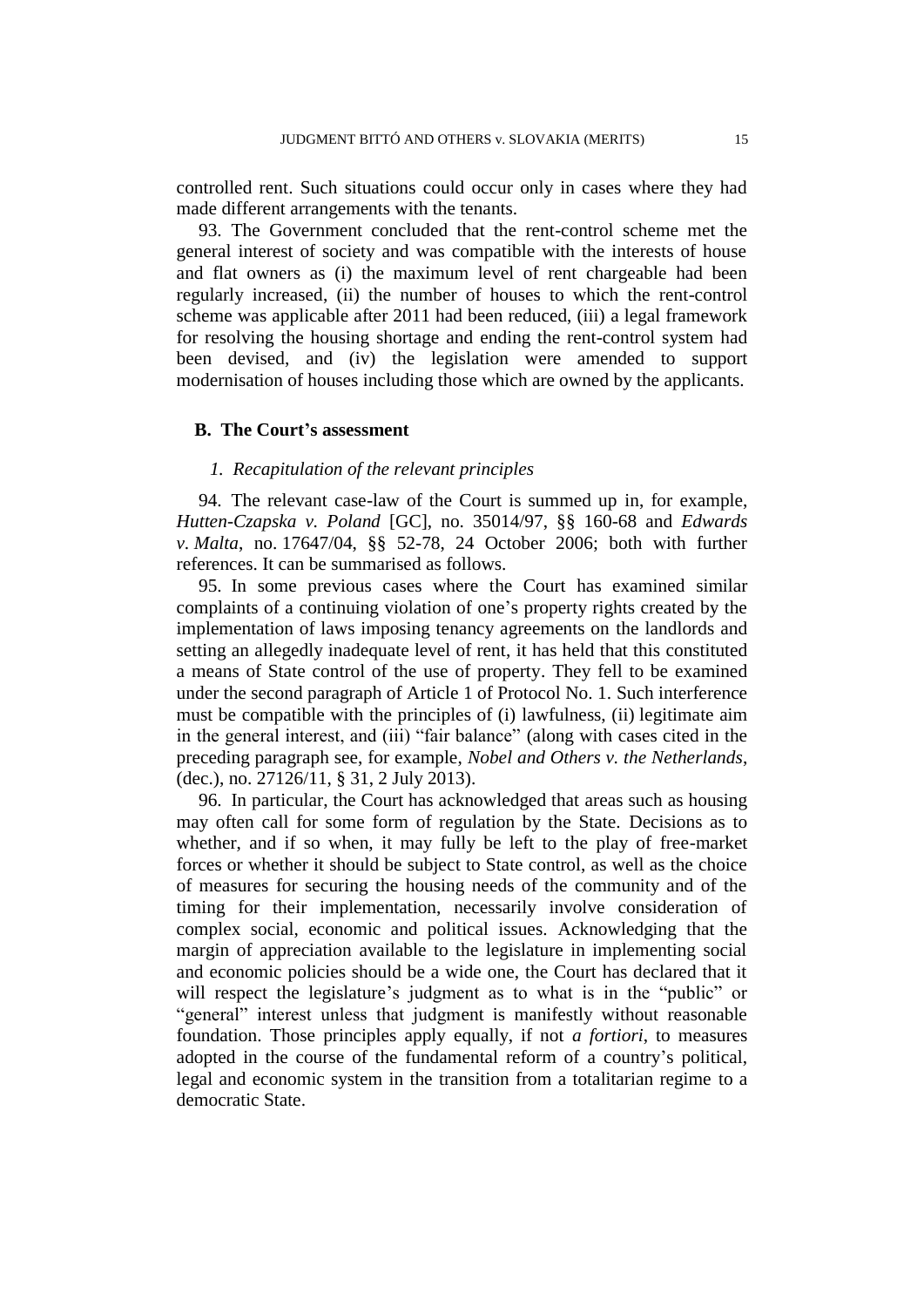97. Nevertheless, there must be a reasonable relation of proportionality between the means employed and the aim sought to be realised by measures applied by the State to control the use of the individual's property. That requirement is expressed by the notion of a "fair balance" that must be struck between the demands of the general interest of the community and the requirements of the protection of the individual's fundamental rights. In that context the Court must make an overall examination of the various interests and ascertain whether by reason of the State's interference the person concerned had to bear a disproportionate and excessive burden.

98. In cases concerning the operation of wide-ranging housing legislation, that assessment may involve not only the conditions for reducing the rent received by individual landlords and the extent of the State's interference with freedom of contract and contractual relations in the rental market, but also the existence of procedural safeguards ensuring that the operation of the system and its impact on a landlord's property rights are neither arbitrary nor unforeseeable. Uncertainty – be it legislative, administrative or arising from practices applied by the authorities  $-$  is a factor to be taken into account in assessing the State's conduct. Where an issue in the general interest is at stake, it is incumbent on the public authorities to act in good time and in an appropriate and consistent manner.

99. Thus in *Hutten-Czapska* (cited above, § 224 and point 4 of the operative provisions) the Court found a violation of the right of property which consisted in the combined effect of defective provisions on the determination of rent and various restrictions on landlords' rights in respect of the termination of leases, the statutory financial burdens imposed on them and the absence of any legal ways and means making it possible for them either to offset or mitigate the losses incurred in connection with the maintenance of property or to have the necessary repairs subsidised by the State in justified cases.

100. In the cases of *Edwards* (cited above, § 78) and *Ghigo v. Malta* (no. 31122/05, § 69, 26 September 2006), the Court found that a disproportionate and excessive burden had been imposed on the applicants who had been requested to bear most of the social and financial costs of supplying housing accommodation to other individuals. In reaching that conclusion, the Court had regard, in particular, to the extremely low amount of rent, due to the fact that the applicants' premises had been requisitioned for more than two and three decades respectively and a number of restrictions of the landlords' rights.

#### *2. Application of the relevant principles to the present case*

101. The Court notes, and it has not been disputed between the parties, that the rent control-scheme amounts to an interference with the applicants' rights under Article 1 of Protocol No. 1 as it prevents, or has prevented, them from freely negotiating a level of rent for their flats and has made the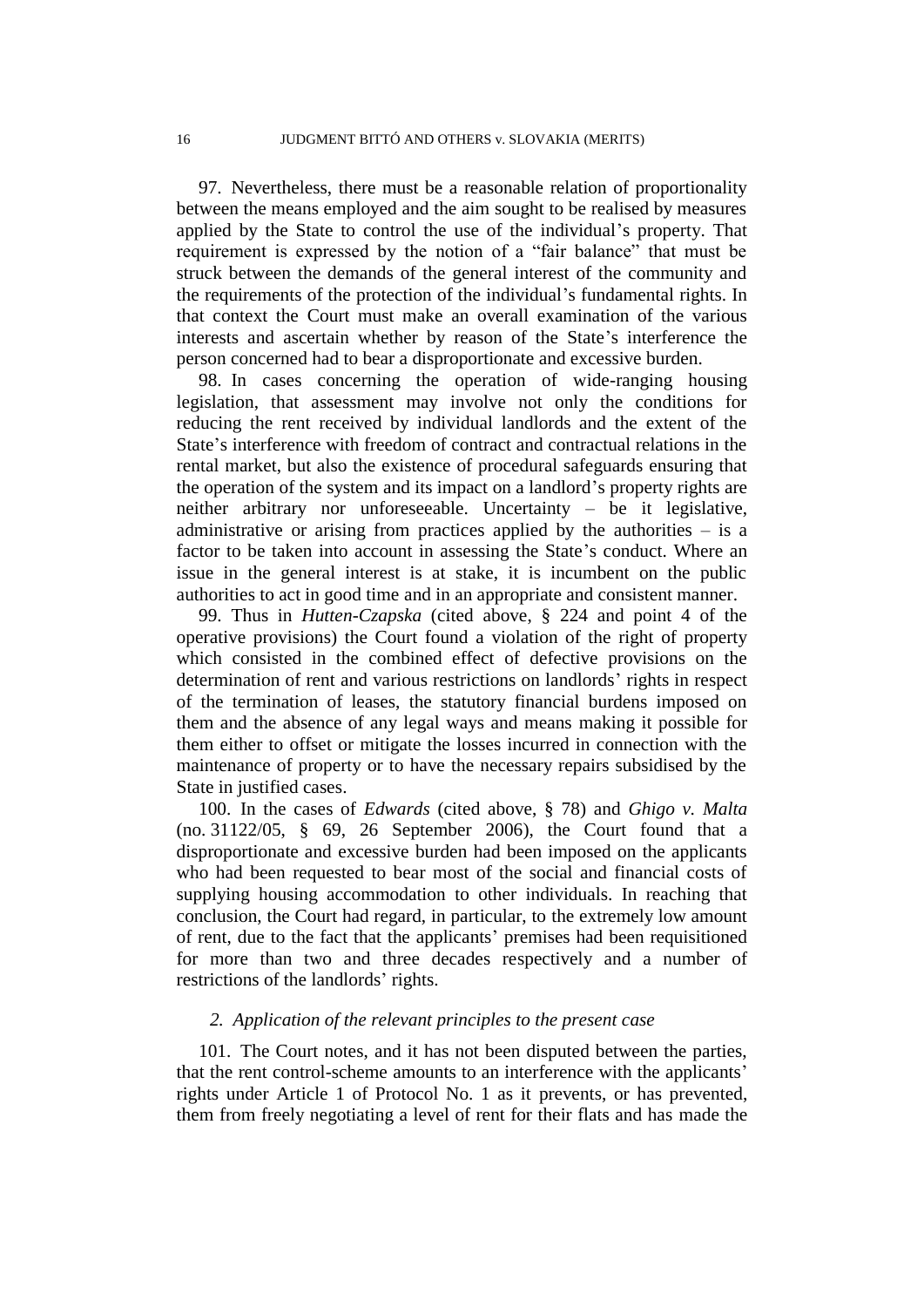termination of the lease of their flats conditional to providing the tenants with adequate alternative accommodation. That interference constitutes a means of State control of the use of property. The application should therefore be examined under the second paragraph of Article 1 of Protocol No. 1 (see *Hutten-Czapska*, cited above, §§ 160-61).

102. The rent-control scheme was based on the Price Act 1996, the Regulations no. 87/1996 implementing that Act, and a successive series of ministerial ordinances and measures. Law no. 260/2011 re-defined the conditions of implementation of the rent-control scheme and set the limits on its maximum duration.

Thus the interference in question has a basis in Slovak law. There is no indication that the relevant provisions do not meet the requirements of sufficient accessibility, precision and foreseeability.

103. The applicants argued that the subordinate legislation on rent control disregarded the requirement, laid down in Regulations no. 87/1996, that economically justified costs and appropriate profit should be taken into account in the context of price regulation. The Court considers that in substance that argument pertains to the effect on the applicant's rights under the rent-control scheme. As such, it will be best addressed below in the context of examination of the proportionality of the interference complained of.

104. Thus the interference in issue was "lawful" within the meaning of Article 1 of Protocol No. 1. In view of the information before it, and considering the wide margin of appreciation reserved to national authorities in areas such as housing of the population, the Court further accepts that the relevant legislation governing the rent-control scheme has pursued a legitimate social policy aim (see also *Hutten-Czapska*, cited above, §§ 165-66). The control of use of the applicants' property has therefore been "in accordance with the general interest" as required by the second paragraph of Article 1 of Protocol No. 1.

105. For the Court, the following facts are of particular relevance when assessing whether the interference has satisfied the requirement of proportionality.

106. On the one hand, rent control has been maintained in Slovakia following the fall of the communist regime, establishment of an independent State, and in the context of the country's transition to a market-oriented economy. It has been aimed at protecting the tenants of flats in houses which had been restored to the original owners or their successors in the context of remedying the wrongs which had been committed earlier. The decision as to how best to reconcile the competing interests at stake undoubtedly involved complex social, economic and political issues which domestic authorities are best placed to know and assess.

107. Furthermore, the Court has noted that both governmental policy and legislative amendments pursued the aim of alleviating the burden put on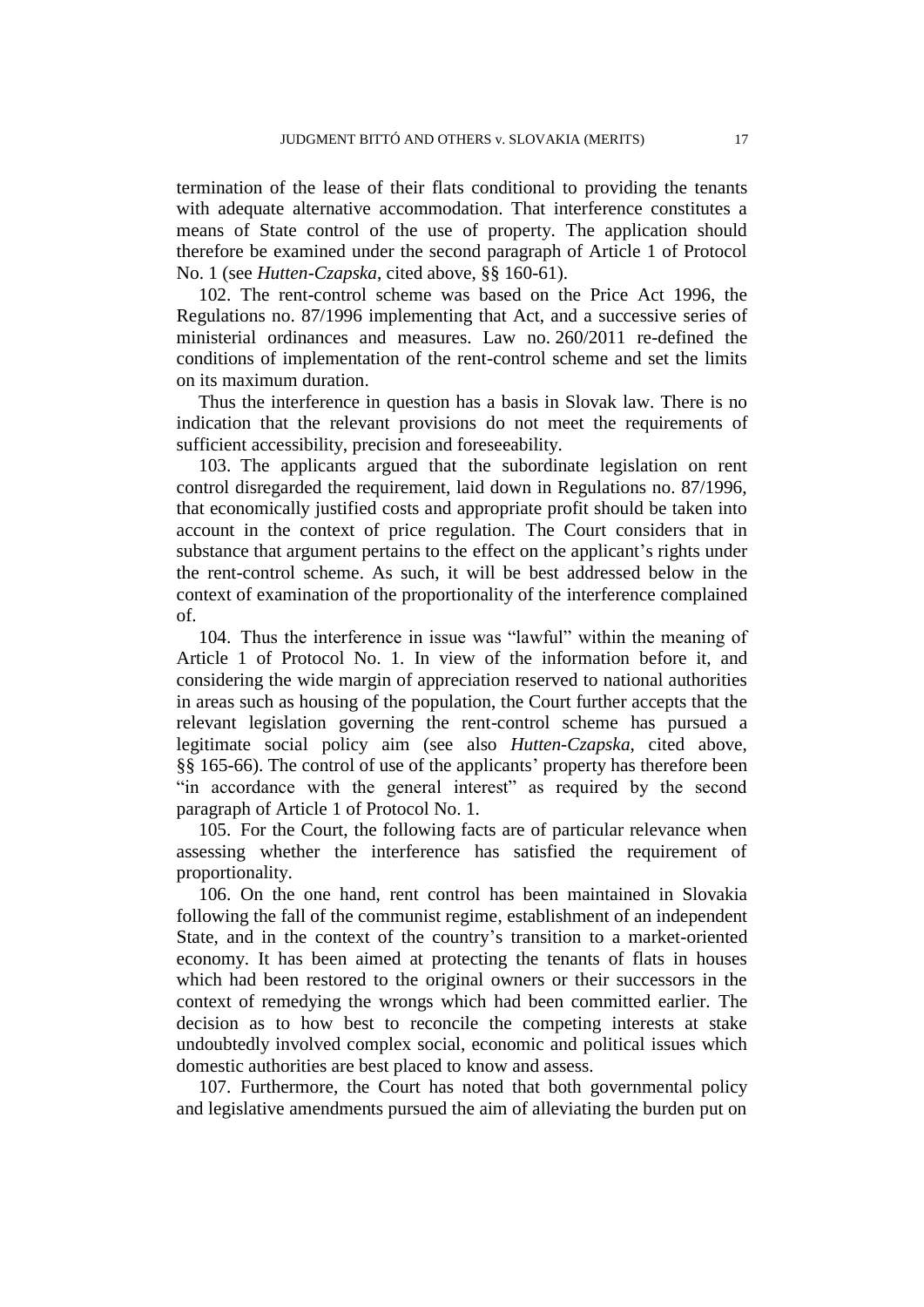owners of flats to which rent-control applies by gradually increasing the maximum rent chargeable and, at a later stage, setting a framework and time-limit for its termination. In legislation enacted with effect from 1 January 2014 measures have been taken with a view to facilitating the modernisation of residential houses (see paragraph 53 above).

108. On the other hand, the rent-control scheme has been applied throughout the period during which Slovakia has been bound by the Convention and which started running on 18 March 1992 (the date of ratification of the Convention by the Czech and Slovak Federal Republic, to which Slovakia is one of the successor States). Under Law no. 260/2011, the owners' loss resulting from regulated rent should be entirely eliminated by the end of 2016 at the latest (see paragraphs 51-52 above).

The above period of more than twenty years of implementation of the rent-control scheme does not coincide with the period during which it actually has been or was applicable in respect of individual flats owned by the applicants in the present case. The Court has noted, nevertheless, that in a majority of the cases the applicants acquired ownership of the flats in the course of the 1990s and that the rent-control scheme is still applicable in respect of a considerable number of their flats (see Appendix 2).

109. It is further relevant that the Government's housing policy plans of 1994, 2000 and 2005 envisaged the introduction of market-level rent in the private sector. The Government Manifesto of 2002 indicated that the Government would take measures for deregulation of rent before the accession of Slovakia to the European Union which took effect on 1 May 2004 (see paragraphs 65-67 above). Moreover, it appears from the Government's plan on housing policy and construction of flats of 2010 that the rental market in Slovakia has remained underdeveloped, particularly because of the system of rent control and protection of tenants (see paragraph 68 above). Thus the Governmental documents concede that there have been shortcomings in pursuing the proclaimed policy aimed at putting an end to the rent-control scheme.

110. The documents before the Court do not indicate, in respect of the period prior to 2008, the number of flats to which rent control applied and any steps taken with a view to ensuring that regulated rent be justified by each tenant's situation. Such steps are contained in the Ministry of Finance Measure no. 02/R/2008 (see paragraphs 63-64 above). The registration forms submitted by tenants indicate that, by 20 January 2009, the rentcontrol scheme concerned 923 flats, corresponding to 0.24% of rented flats in houses that had existed in 1991. Nevertheless, it is foreseen that, where a municipality has not provided housing to tenants exposed to material hardship, the rent-control scheme will continue to apply until the end of 2016.

111. The actual impact of the rent-control scheme is a particularly important factor in determining whether a fair balance has been struck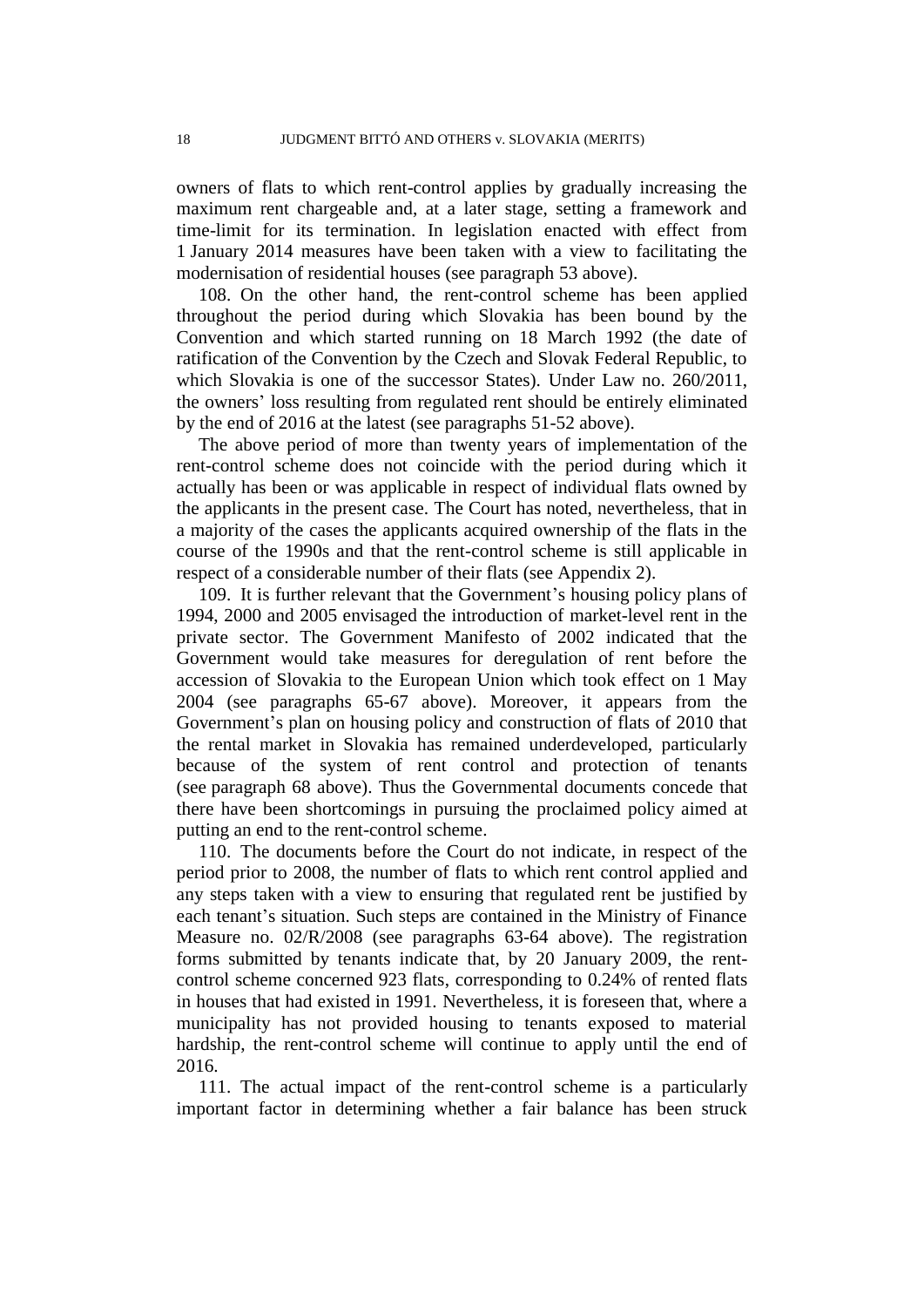between the interests at stake. The Court has not been provided with information permitting to assess the actual effects of the rent control on the applicants' ability to properly maintain their property. It will have regard to the difference between the maximum rent permissible under the rent-control scheme and the market rental value of the flats.

112. In that connection, each party submitted opinions prepared by experts which were based on different valuation methods and the conclusions of which vary. Notwithstanding such difference, and without taking any stand as regards the methods used by the experts, the Court notes that

(i) as from 2000 the relevant rules repeatedly allowed for substantial increase of the maximum amount of controlled rent (see paragraphs 51, 56 and 60 above);

(ii) according to expert opinions submitted by the applicants in 2010, the monthly controlled rent for similar flats corresponded to approximately 14% of the market rent, and that percentage was lower in the preceding period (see Appendix 3);

(iii) in 2012, after a further increase for which Law no. 260/2011 provided, the expert opinion to which the applicants referred by way of example established that the controlled rent corresponded to some 14 to 19% of the market rent of the individual flats concerned (see paragraph 24);

(iv) according to expert opinions submitted by the Government in 2012, and after application of a 40% increase which Law no. 260/2011 allowed for, the controlled rent corresponded, in the case of most of the applicants, to some 20-26% of the market rent, and, in respect of a limited number of cases, the extreme limits of that percentage varied between 7.6% and 36.9% (see Appendix 4);

(v) there is no indication/argument that the controlled rent/market rent ratio was higher during the preceding period (see also Appendix 3); and

(vi) the expert opinions submitted by both the applicants and the Government indicate that the individual applicants' loss resulting from the fact that they were not allowed to let out their flats at the market price has amounted to several tens or even hundreds of thousands of euros (see Appendix 4, columns G and H).

113. Thus, regardless of the difference between the opinions on which the parties relied, the information before the Court indicates that, even after a number of increases after 2000, the amount of controlled rent which the applicants are entitled to charge has remained considerably lower than the rent for similar housing in respect of which the rent control scheme does not apply. The Court is not convinced that the interests of the applicants, "including their entitlement to derive profit from their property" (see *Hutten-Czapska*, cited above, § 239; *Ghigo*, cited above, § 66; and also paragraphs 46, 55 and 99 above), have been met by restricting the owners to such low returns. It is true that Law no. 260/2011 has provided for a yearly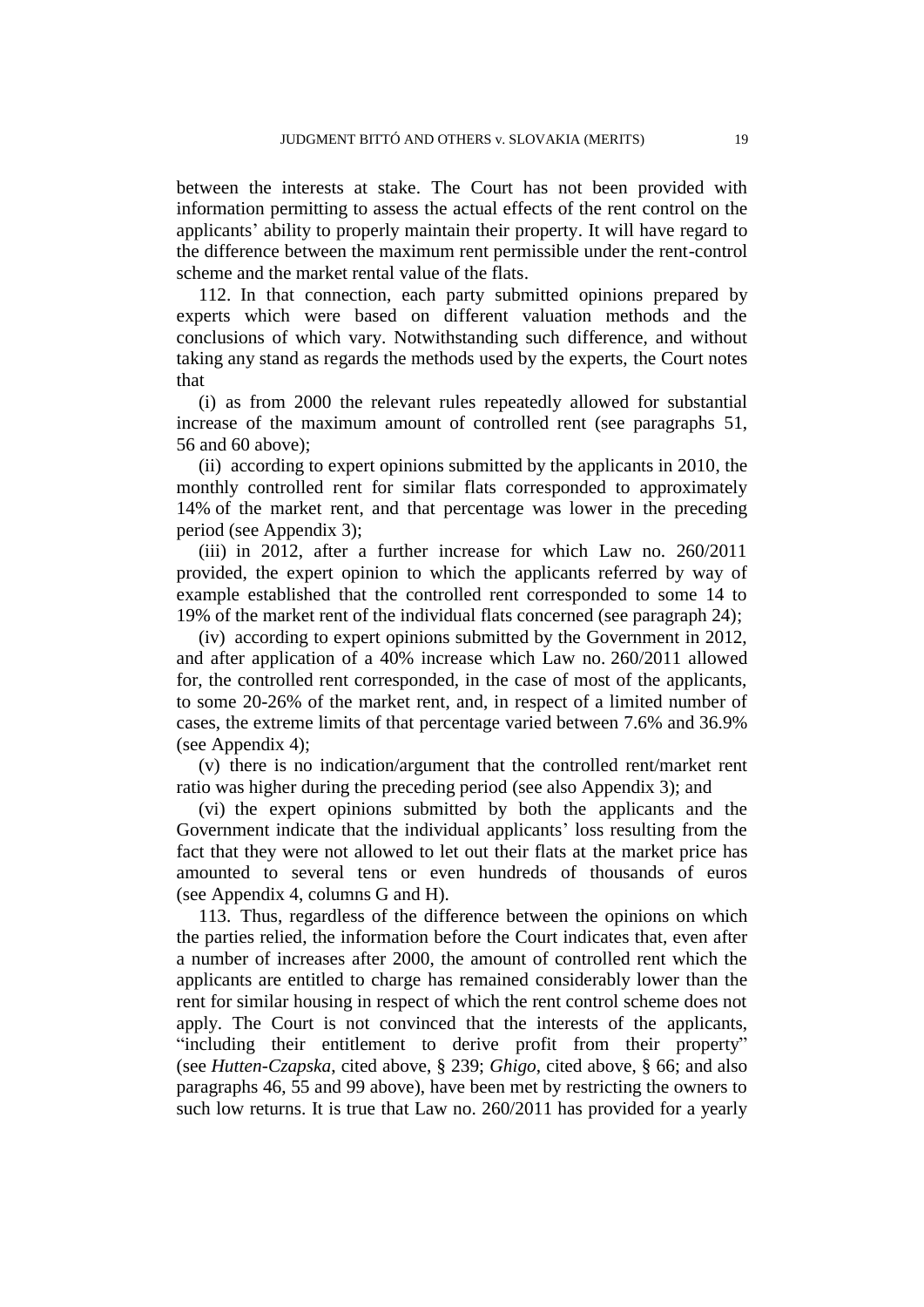20% increase in regulated rent as from the end of 2011. However, this measure was taken into account in the expert opinions submitted by the Government. It does not address the situation that preceded the enactment of the above law which, as the documents available indicate, was even more detrimental to the applicants.

114. The Court accepts that the shortage of flats available for rent at an affordable level after the fall of the communist regime called for a reconciliation of the conflicting interests of landlords and tenants, especially in respect of flats which had been restored to the original owners. The State authorities had, on the one hand, to secure the protection of the property rights of the former and, on the other, to respect the social rights of the latter, often vulnerable individuals.

115. Nevertheless, the legitimate interests of the community in such situations call for a fair distribution of the social and financial burden involved in the transformation and reform of the country's housing supply. This burden cannot be placed on one particular social group, however important the interests of the other group or the community as a whole (see *Hutten-Czapska*, cited above, § 225).

This is all the more relevant in situations as in the present case where (i) the number of flats in respect of which the rent-control scheme applied has not been shown to be particularly high (see paragraph 16 above), and (ii) it has been conceded that shortcomings in the housing planning and policy prevented the rent-control scheme from being terminated at an earlier date in accordance with the proclaimed aim (see paragraphs 68 and 109 above).

116. The above considerations are sufficient for the Court to conclude that the Slovak authorities failed to strike the requisite fair balance between the general interests of the community and the protection of the applicants' right of property.

117. In reaching that conclusion the Court does not consider it appropriate at this stage to make any distinction as regards the manner and time of acquisition by the applicants of the individual flats. Admittedly, the two applicants who had bought the flats in 2005 (see paragraph 17 above) were aware of the restrictions under the rent-control scheme and they should have included that fact in the price negotiations with the vendor. On the other hand, in view of the Government's declarations and plans, they could reasonably expect that the rent-control scheme would be dismantled shortly after the purchase. Therefore such issues should be addressed, if appropriate, in the context of determination of the applicants' claims under Article 41 of the Convention.

118. The applicants also argued that, in accordance with domestic practice they could only charge the maximum rent permissible under the rent-control scheme, subject to the tenants' agreement. However, the Court notes that they submitted no further details as regards the situation in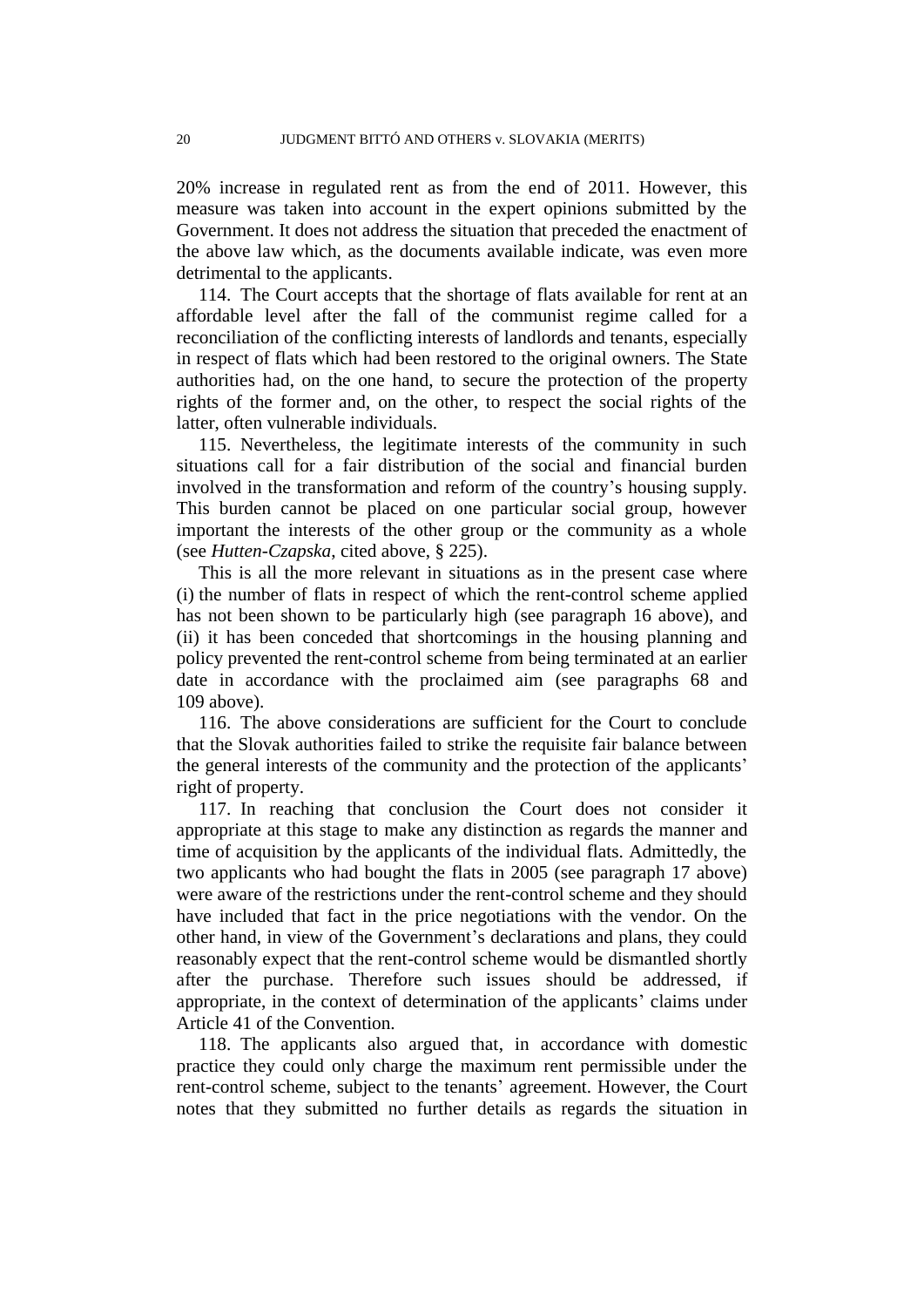respect of their individual flats, and that they based the calculation of the damage suffered on the amounts of controlled rent permissible under the rent-control scheme. In these circumstances, and in view of the conclusion reached in paragraph 113 above, the Court does not consider it necessary to pursue this issue.

119. There has accordingly been a violation of Article 1 of Protocol No. 1.

## IV. ALLEGED VIOLATION OF ARTICLE 14 OF THE CONVENTION TAKEN TOGETHER WITH ARTICLE 1 OF PROTOCOL No. 1

120. The applicants maintained that the restrictions imposed by the rent-control scheme amounted to discriminatory treatment. They alleged a breach of Article 14 of the Convention in conjunction with Article 1 of Protocol No. 1. Article 14 reads as follows:

"The enjoyment of the rights and freedoms set forth in [the] Convention shall be secured without discrimination on any ground such as sex, race, colour, language, religion, political or other opinion, national or social origin, association with a national minority, property, birth or other status."

121. The applicants argued, in particular, that the Constitution guaranteed equal rights and protection to all owners. The mere fact that the property had been restored to the applicants by the State did not imply that their position was different from other house owners and it did not justify their different treatment as to the scope of their ownership rights.

122. The applicants referred to the reasons for the General Prosecutor's application to the Constitutional Court (see paragraph 71 above). They argued that persons falling under section 1 of the 2003 Ordinance were subjected to broader restrictions than the owners who had acquired the property by other means than restitution.

123. Lastly, the applicants argued that they were discriminated against in that the relevant law fixed the rent for flats whose construction had been financed by public funds at 5% of the acquisition value. However, in the other houses, including those of the applicants, the rent-control scheme allowed for a maximum rent of approximately 2% of the acquisition value.

124. The Government maintained that the applicants' situation was not relevantly similar to that of other house owners to whose property the rent-control scheme did not apply. In particular, persons like the applicants, to whom the houses had been restored at the beginning of the 1990s, had been aware that the persons living in the flats concerned would retain the right to use them. Unlike in the case of publicly owned flats, those inhabitants had had no right to purchase the flats in houses which had been restored to the original owners. There was therefore a requirement to provide legal protection to those persons by means of the rent-control scheme.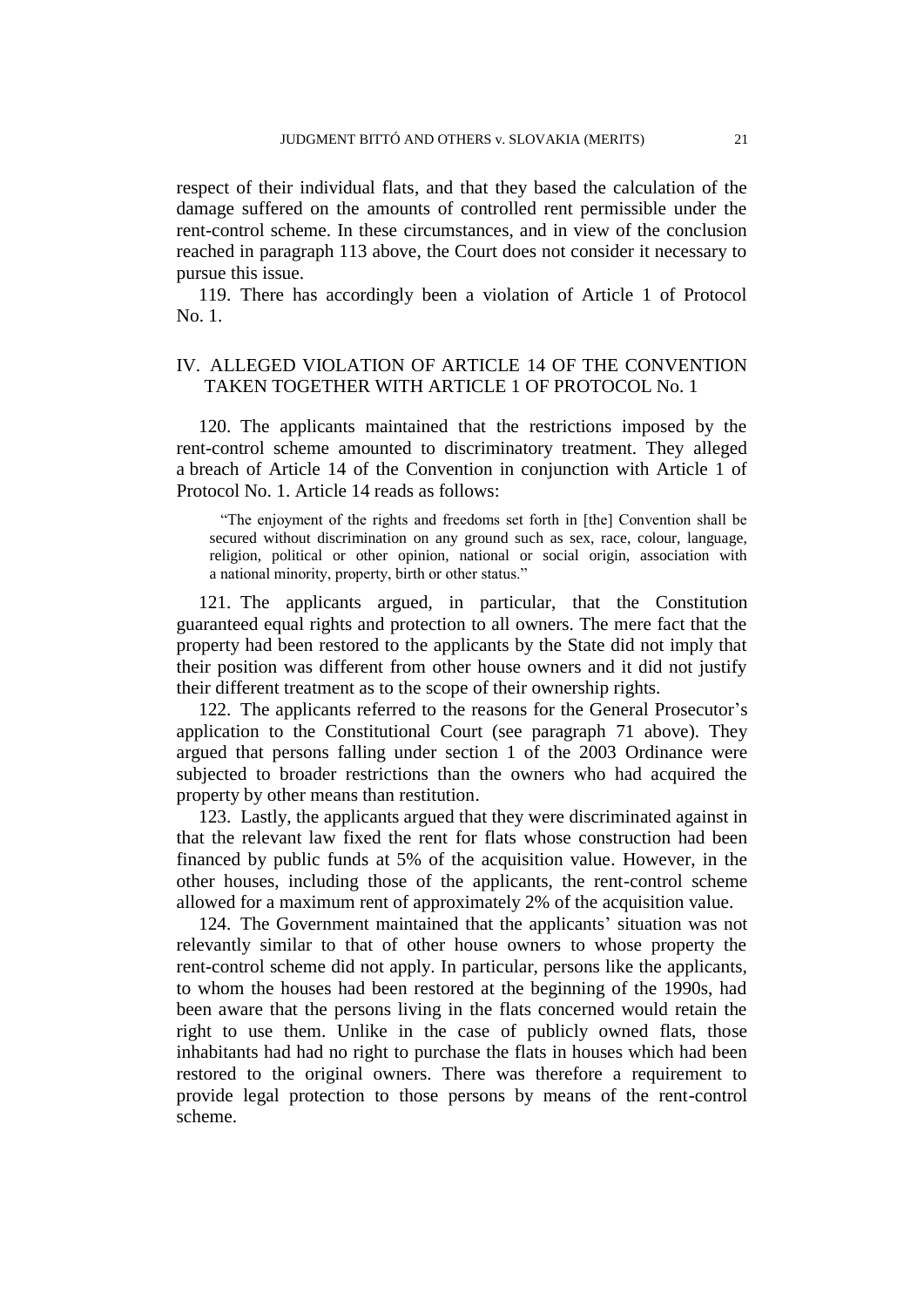125. In view of its conclusion that there has been a breach of the applicants' rights under Article 1 of Protocol No. 1, the Court finds that no separate issue arises under Article 14 of the Convention and that, accordingly, it is unnecessary to examine the matter under these provisions taken together.

#### V. ARTICLE 46 OF THE CONVENTION

126. The Court considers it appropriate to address this case under Article 46 of the Convention which provides:

"1. The High Contracting Parties undertake to abide by the final judgment of the Court in any case to which they are parties.

2. The final judgment of the Court shall be transmitted to the Committee of Ministers, which shall supervise its execution."

#### **A. The parties' submissions**

127. The applicants maintained that the continued implementation of the rent-control scheme raised a systemic problem under the Convention which affected a high number of persons. The situation was similar to that in *Hutten-Czapska* (cited above). They called for measures to be taken, in particular since the gradual deregulation of rent did not involve compensation for the low amounts of controlled rent which they had been allowed to charge in the past.

128. The Government pointed out that the rent-control scheme currently affected only about 1,000 dwellings, amounting to 0.06% of the overall number of permanently inhabited housing facilities. It was therefore questionable whether the situation in question was "systemic".

#### **B. The Court's assessment**

#### *1. General principles*

129. The general principles related to Article 46 are set out, for example, in *Kurić and Others v. Slovenia* [GC], no. 26828/06, §§ 406-07, ECHR 2012 (extracts); *Lukenda v. Slovenia*, no. 23032/02, §§ 94-97, ECHR 2005-X; and *Suljagić v. Bosnia and Herzegovina*, no. 27912/02, § 60, 3 November 2009; all with further references). They may be summed up as follows.

130. By becoming High Contracting Parties to the European Convention on Human Rights, the respondent States assumed the obligation to secure to everyone within their jurisdiction the rights and freedoms defined in Section 1 of the Convention. In fact, the States have a general obligation to resolve the problems that have led to the Court finding a violation of the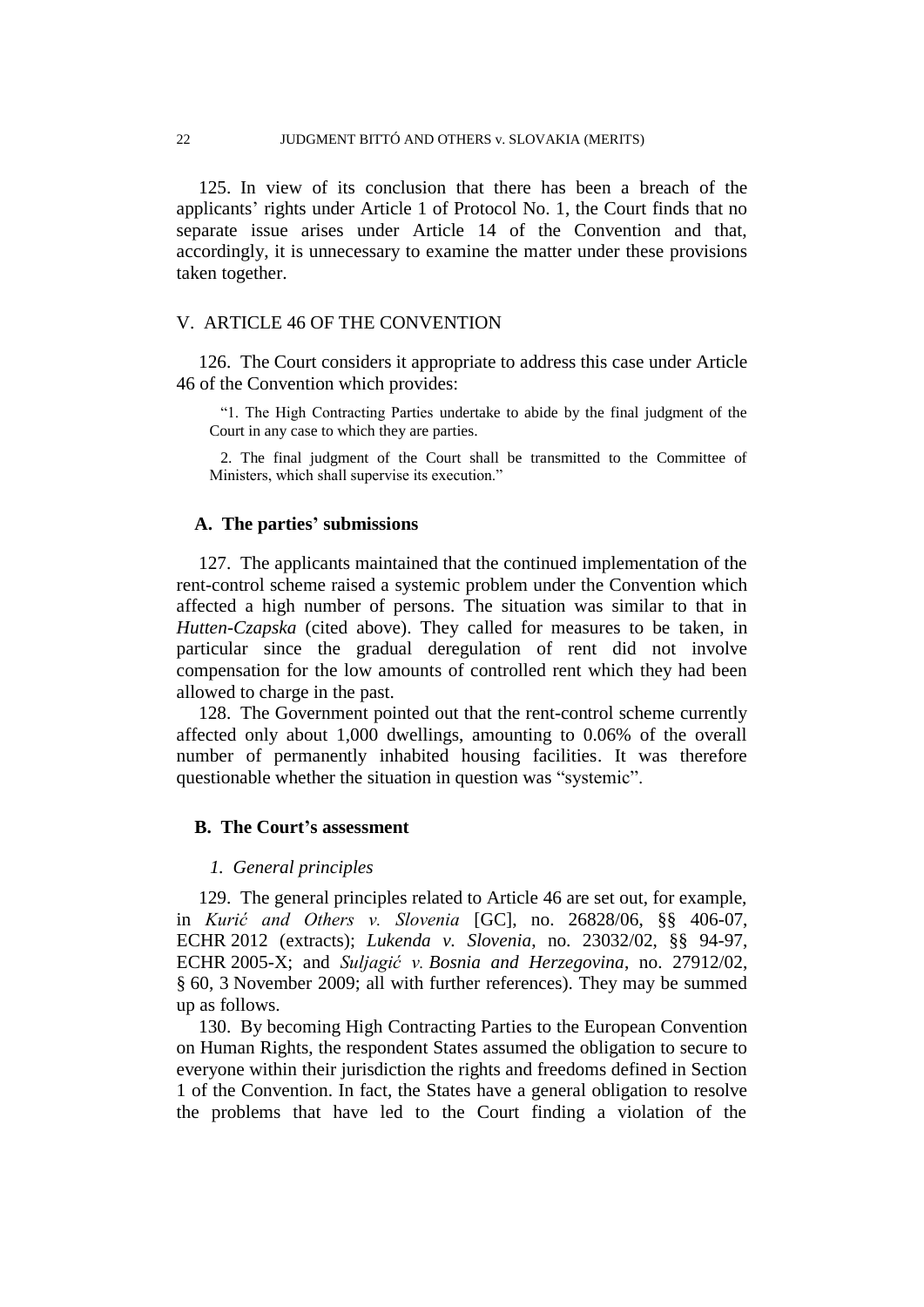Convention. Should violations of Convention rights still occur, the respondent States must set up mechanisms within their respective legal systems for the effective redress of violations of those rights.

131. Article 46 of the Convention, as interpreted in the light of Article 1, imposes on the respondent State a legal obligation to implement, under the supervision of the Committee of Ministers, appropriate general and/or individual measures to secure the right of the applicant which the Court found to be violated. Such measures must also be taken in respect of other persons in the applicant's position, notably by solving the problems that have led to the Court's findings. Subject to monitoring by the Committee of Ministers, the respondent State remains free to choose the means by which it will discharge its legal obligation under Article 46 of the Convention, provided that such means are compatible with the conclusions set out in the Court's judgment.

132. However, in exceptional cases, with a view to helping the respondent State to fulfil its obligations under Article 46, the Court will seek to indicate the type of measure that might be taken in order to put an end to a situation it has found to exist.

#### *2. Application of these principles to the present case*

133. The Court's conclusion above, as regards the effects of the rent-control scheme on the applicants' right to peaceful enjoyment of their possessions, suggests that the violation found originated in a problem arising out of the state of the Slovakian legislation and practice, which has affected a number of flat owners to whom the rent-control scheme has applied (see also paragraph 16 above). The Court further notes that 13 other applications concerning the same issue are pending before it which concern some 170 persons.

134. It is true that measures have been taken with a view to gradually improving the situation of landlords. Thus, as a result of the introduction of Law no. 216/2011, the controlled rent could be increased by 20% every year as from the end of 2011. Where a municipality has not provided tenants exposed to material hardship with a dwelling by the end of 2016, the landlords will have the right to claim the difference between the free-market rent and the controlled rent (see paragraph 52 above). Thus those measures provide for a complete elimination of the effects on flat owners of rentcontrol only as from 2017, and they do not address the situation existing prior to their adoption.

135. The Court considers that further measures should be taken in order to achieve compliance with Article 1 of Protocol No. 1. To prevent future findings of infringement of that provision, the respondent State should introduce, as soon as possible, a specific and clearly regulated compensatory remedy in order to provide genuine effective relief for the breach found.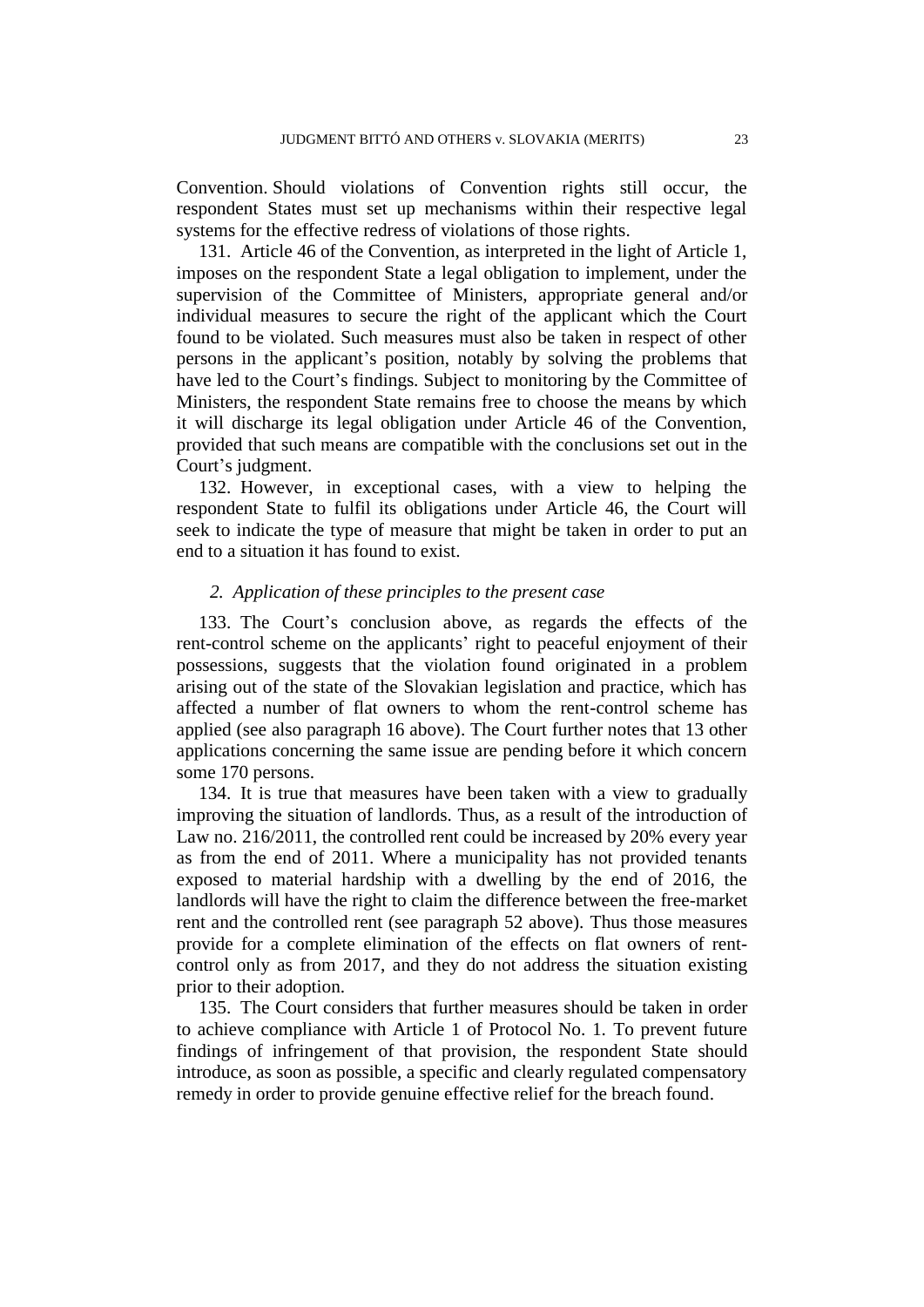#### VI. ARTICLE 41 OF THE CONVENTION

#### 136. Article 41 provides:

"If the Court finds that there has been a violation of the Convention or the Protocols thereto, and if the internal law of the High Contracting Party concerned allows only partial reparation to be made, the Court shall, if necessary, afford just satisfaction to the injured party."

#### **A. Damage**

137. The applicants claimed compensation for pecuniary damage which they suffered as a result of the obligation to let their flats under the rent-control scheme.

For the period between 18 March 1992 (date of entry into force of the Convention in respect of the former Czech and Slovak Federal Republic, of which Slovakia is one of the successor States) and 31 March 2012 the amounts claimed were based on opinions prepared by experts and they were increased by default interest applicable under Slovak law. The individual applicants' claims are set out in Appendix 5 (columns C - E).

The applicants reserved the right to specify the damage sustained during the period starting on 1 April 2012 which could not be covered by the opinions prepared by experts. In the alternative, they claimed the sums indicated in Appendix 5 (column F) in respect of each day since 1 April 2012. Those sums corresponded to the average daily loss determined by experts for the period from 1 January 2012 to 31 March 2012. The applicants further claimed interest on both the damage determined by experts in respect of the period up to 31 March 2012 and the sums claimed in respect of the period starting on 1 April 2012, payable as from the latter date, at a rate equal to the marginal lending rate of the European Central Bank during the default period plus eight percentage points.

Lastly, the applicants claimed EUR 50,000 each in respect of non-pecuniary damage.

138. The Government contested as non-objective the method by which the experts hired by the applicants had determined the alleged pecuniary damage. They also pointed to certain mathematical mistakes in those opinions. They argued that the Court should base its decision on the opinion submitted by the Forensic Engineering Institute in Žilina on 15 November 2012.

In their submission, the applicants who had purchased the flats must have been aware that the rent-control scheme applied to those flats as reflected in the purchase price. The claims of those applicants should therefore be rejected.

The applicants' claim in respect of non-pecuniary damage was excessive.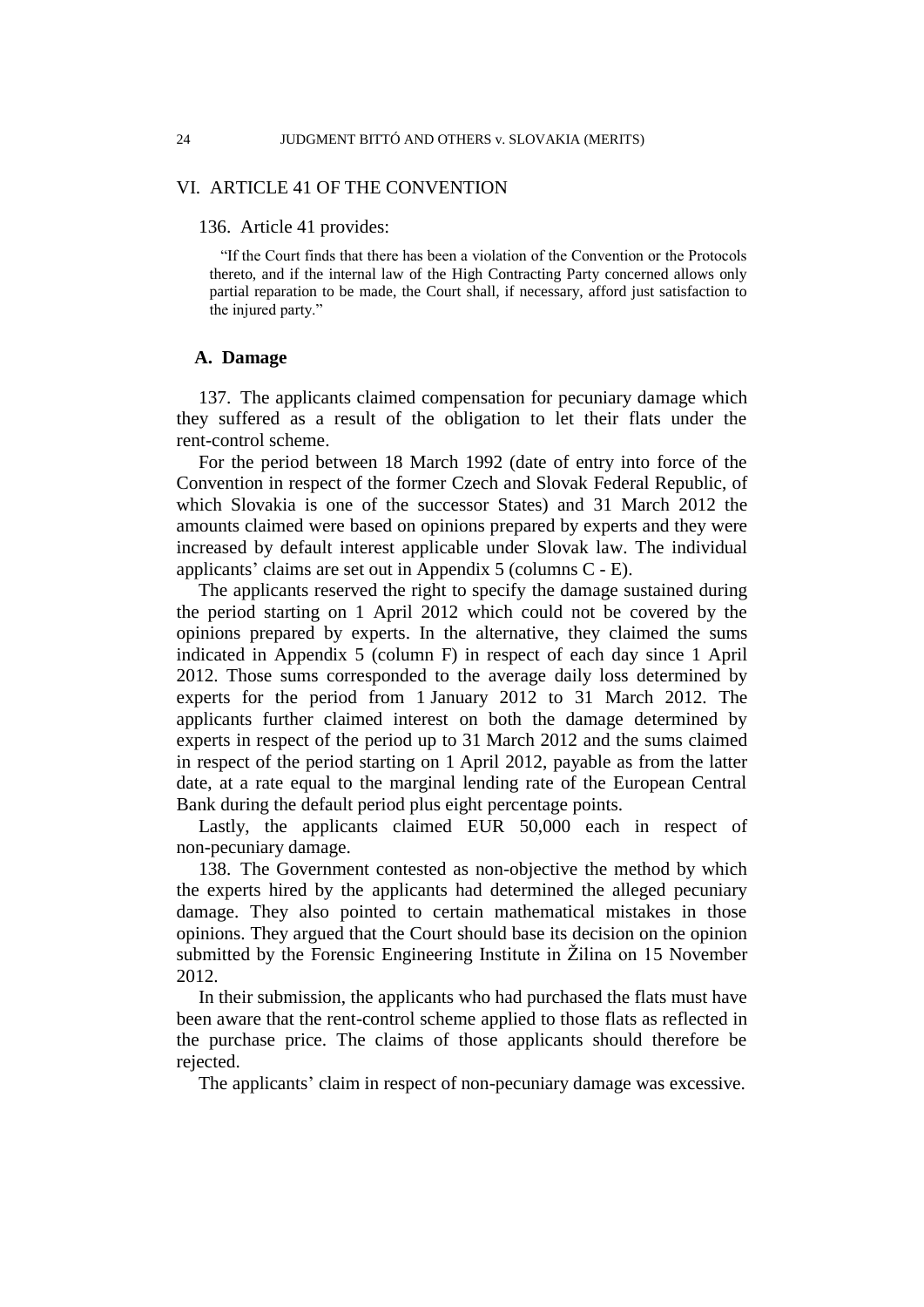Lastly, the Government proposed that the Court adjourn its decision under Article 41 while indicating in its judgment the period during which the application of the rent-control scheme could be regarded as acceptable in Slovakia for the purpose of achieving the legitimate aim pursued. Such indication was relevant for the purpose of determining the actual damage suffered by the applicants.

139. The Court considers that the question of the application of Article 41 in respect of the applicants' claim for compensation for damage is not yet ready for decision and should be reserved, due regard being had to the possibility that a friendly settlement may be reached on this point between the respondent State and the applicants (Rule 75 §§ 1 and 4 of the Rules of Court).

#### **B. Costs and expenses**

140. The applicants claimed the global sum of EUR 217,106.99. It comprised the following items:

(i) EUR 8,325 in respect of legal assistance at domestic level in the context of pleadings to and negotiations with public authorities and presentation to the media;

(ii) EUR 95,793.93 for legal representation of the applicants in proceedings before the Court on the basis of an hourly fee of EUR 150;

(iii) EUR 1,605 in respect of translation costs;

(iv) EUR 4,284 in respect of the expert opinion submitted in 2010; and

(v) EUR 107,099.06 for preparation of expert opinions submitted in 2012.

As to the last mentioned item, the experts' costs were determined in accordance with the relevant regulations. Documents attached to two of the reports indicate that the applicants concerned were liable to pay an advance to the experts. This corresponded to EUR 100 for the opinion in respect of the first flat in a given house and EUR 50 in respect of the other flats valued and situated in the same house. Any further sums were payable by the applicants only in the event that they were successful and the Court made an award under Article 41 in respect of costs and expenses. The sums due were to be determined in accordance with the agreement depending on the Court's actual award.

141. The Government challenged the legal costs claimed by the applicants as being excessive. As to the experts' fees, the Government argued that the Court should award only the sums actually incurred and disregard the agreement between the applicants and the experts on further amounts being payable depending on the outcome of the Convention proceedings.

142. The Court considers that this part of the applicants' Article 41 claim is also not ready for decision. It therefore reserves its determination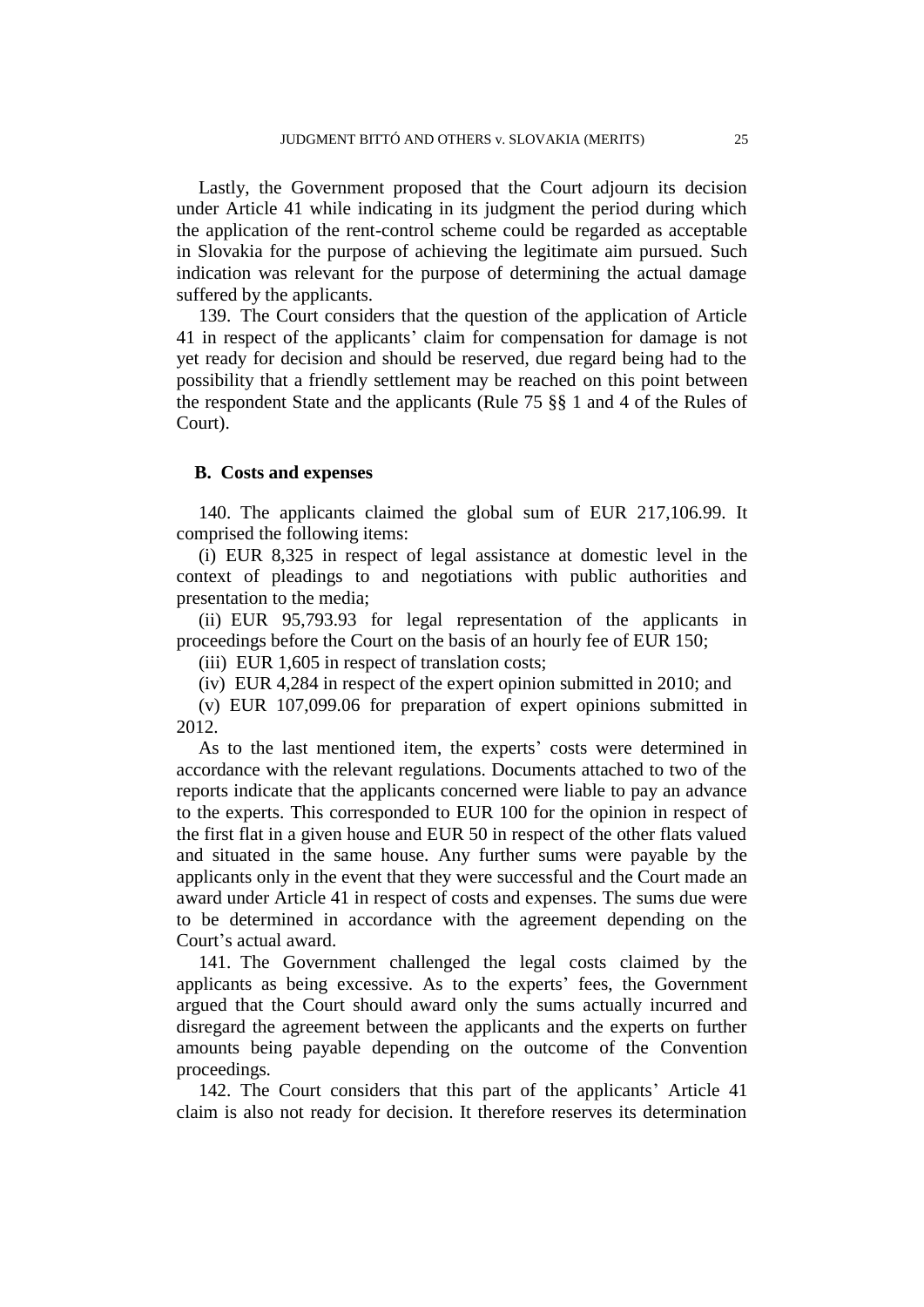thereof, due regard being had to the possibility that on this point also a friendly settlement may be reached between the respondent State and the applicants (Rule 75 §§ 1 and 4 of the Rules of Court).

## FOR THESE REASONS, THE COURT, UNANIMOUSLY,

- 1. *Holds* that Mr B. Vojtáš has standing to continue the present proceedings in Ms H. Vojtášová's stead;
- *2. Declares* the application inadmissible to the extent that it concerns application of rent-control scheme to flats indicated in paragraph 77;
- 3. *Holds* that there has been a violation of Article 1 of Protocol No. 1;
- 4. *Holds* that it is not necessary to examine the applicants' complaint under Article 14 of the Convention taken in conjunction with Article 1 of Protocol No. 1;
- 5. *Holds* that the question of the application of Article 41 is not ready for decision;

accordingly,

(a) *reserves* the said question in whole;

(b) *invites* the Government and the applicants to submit, within three months from the date on which the judgment becomes final in accordance with Article 44 § 2 of the Convention, their written observations on the matter and, in particular, to notify the Court of any agreement that they may reach;

(c) *reserves* the further procedure and *delegates* to the President of the Chamber the power to fix the same if need be.

Done in English, and notified in writing on 28 January 2014, pursuant to Rule 77 §§ 2 and 3 of the Rules of Court

Santiago Ouesada Josep Casadevall Registrar President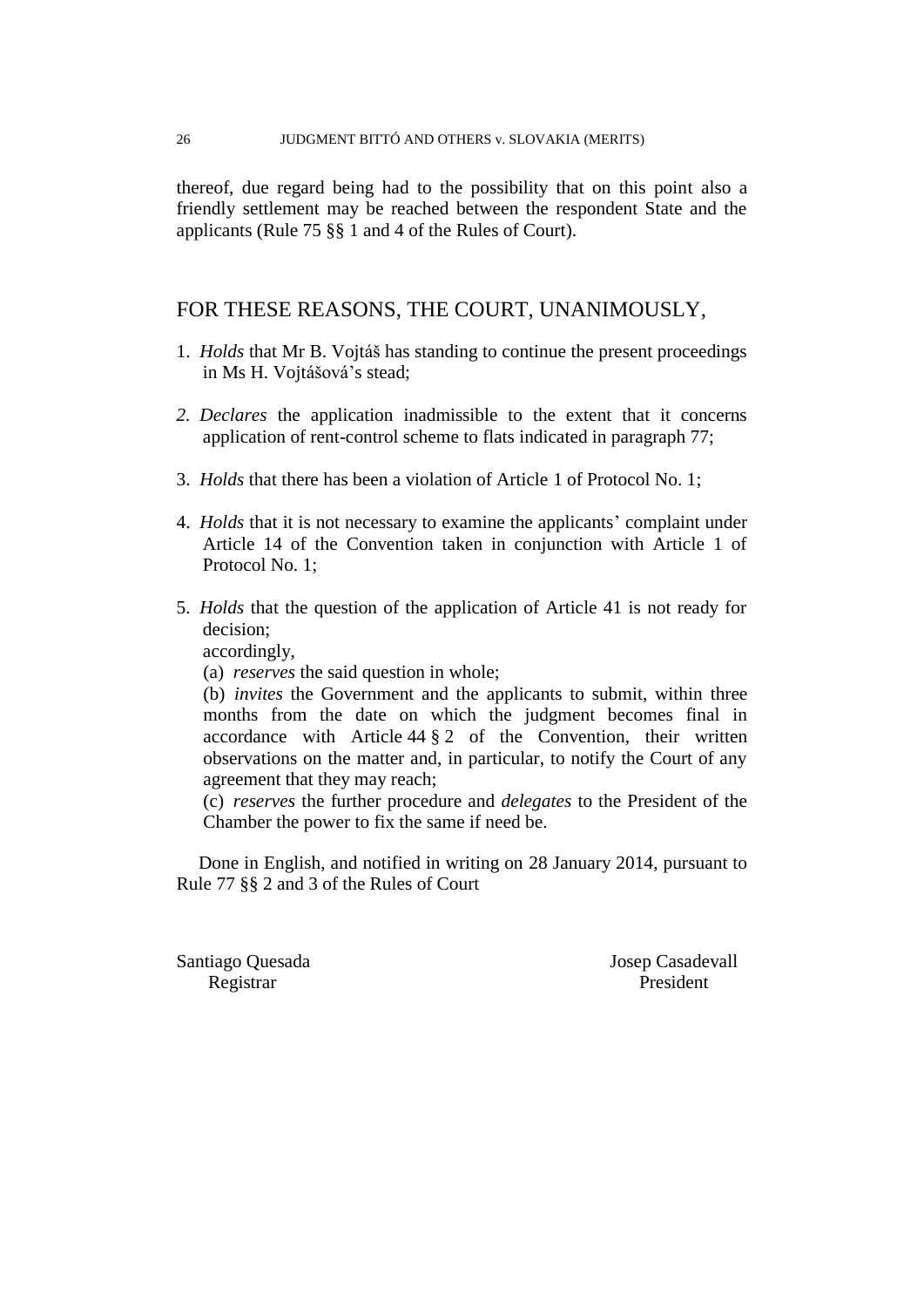#### **Appendix 1**

#### List of applicants

- 1. Ms Mária Bittó, who was born in 1945 and lives in Kráľová pri Senci.
- 2. Mr Ján Bíreš, who was born in 1943 and lives in Banská Bystrica.
- 3. Ms Zuzana Studencová, who was born in 1963 and lives in Bratislava.
- 4. Mr František Spišák, who was born in 1934 and lives in Nitra.
- 5. Ms Vlasta Spišáková, who was born in 1946 and lives in Nitra.
- 6. Mr Viktor Dobšovič, who was born in 1970 and lives in Bratislava.
- 7. Ms Martina Dobšovičová, who was born in 1945 and lives in Bratislava.
- 8. Mr Marian Fridrichovský, who was born in 1970 and lives in Bratislava.
- 9. Ms Eva Barányiová, who was born in 1944 and lives in Brno, the Czech Republic.
- 10. Mr Juraj Fridrichovský, who was born in 1973 and lives in Bratislava.
- 11. Ms Kamila Getlíková, who was born in 1923 and lives in Bratislava.
- 12. Mr Alexander Suchal, who was born in 1959 and lives in Bratislava.
- 13. Ms Emília Suchalová, who was born in 1960 and lives in Bratislava.
- 14. Mr Samuel Babjak, who was born in 1965 and lives in Bratislava.
- 15. Ms Jana Babjaková, who was born in 1971 and lives in Bratislava.
- 16. Mr Jozef Zemko, who was born in 1968 and lives in Komárno.
- 17. Ms Hildegarda Vojtášová, who was born in 1924 and lived in Bratislava. She died on 16 January 2011.
- 18. Mr Boris Vojtáš, who was born in 1959 and lives in Bratislava.
- 19. Ms Lucia Ščasná, who was born in 1977 and lives in Bratislava.
- 20. Ms Lucia Motešická, who was born in 1938 and lives in Bratislava.
- 21. Mr Juraj Motešický, who was born in 1934 and lives in Bratislava.

The applicants listed respectively under points 6 and 7, 12 and 13 as well as 14 and 15 are spouses.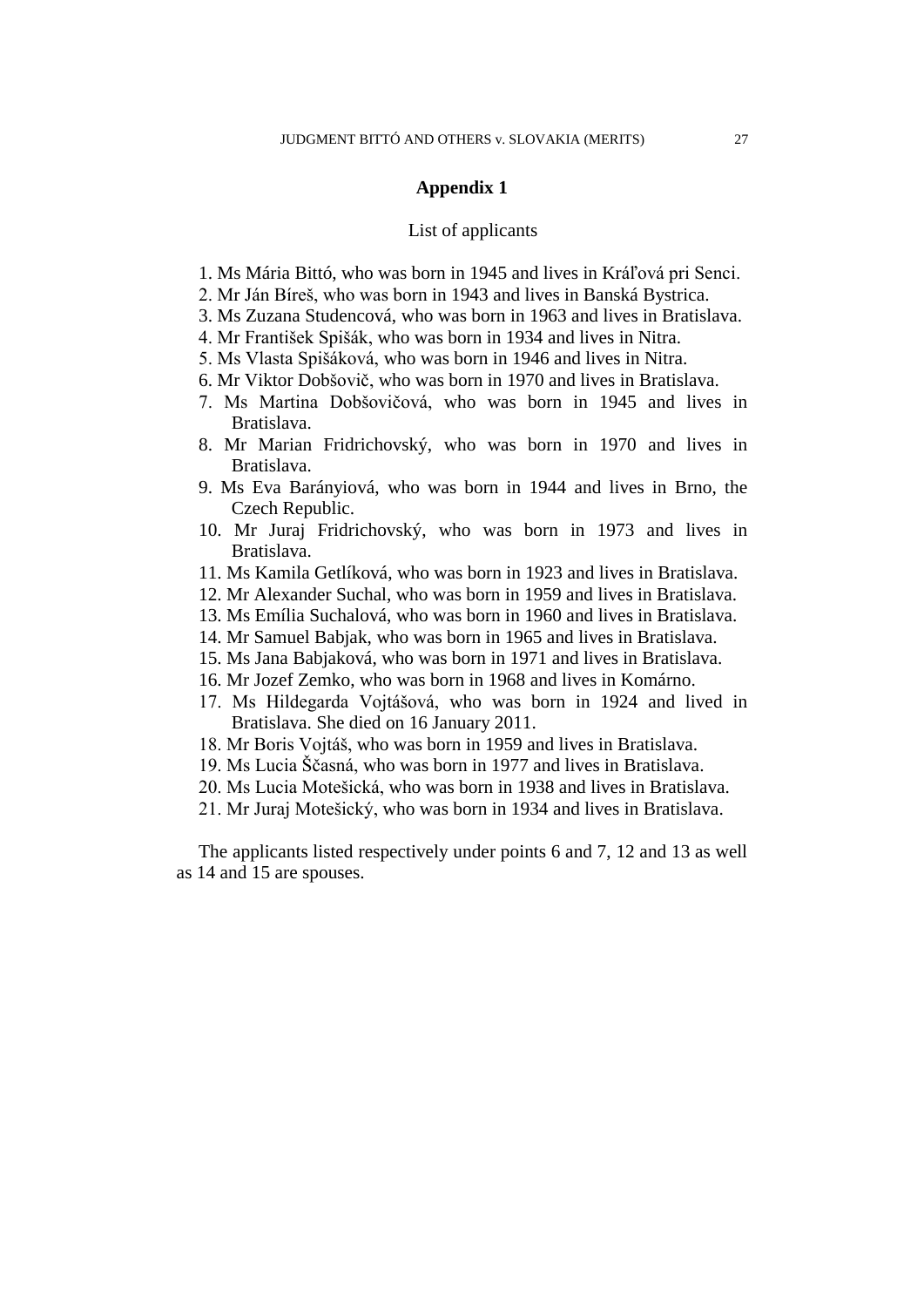| A.                 | <b>B.</b>    | C.                       | D.                                    |
|--------------------|--------------|--------------------------|---------------------------------------|
| Property           | Flats owners | Flat no.                 | Period of application of rent control |
| identification and | or co-owners |                          |                                       |
| location           |              |                          |                                       |
|                    |              |                          |                                       |
| House no. 100399   | M. Bittó     | $\,1$                    | $14/03/1995 - 31/12/2008$             |
| Zámočnícka 11,     |              | 3                        | $14/03/1995 - 31/12/2000$             |
| Bratislava -       |              | 5                        | $14/03/1995 - 31/05/2006$             |
| Staré Mesto        |              | 6                        | $14/03/1995 - 31/12/2000$             |
|                    |              | 7                        | $14/03/1995 - 31/12/2004$             |
|                    |              | 10<br>11                 | Since 14/03/1995<br>Since 14/03/1995  |
|                    |              | 12                       | Since 14/03/1995                      |
|                    |              | 14                       | $14/03/41995 - 28/02/2007$            |
|                    |              |                          | $09/01/1995 - 31/12/1995$             |
| House no. 102320   | M. Bittó     | 5<br>$\overline{7}$      | Since 09/01/1995                      |
| Dunajská 38,       |              |                          | $09/01/1995 - 15/06/2000$             |
| Bratislava -       |              | 9                        | $09/01/1995 - 30/11/2006$             |
| Staré Mesto        |              | 10<br>11                 | Since 09/01/1995                      |
|                    |              | 13                       | $09/01/1995 - 30/09/2004$             |
|                    |              | 14                       | $09/01/1995 - 31/03/2004$             |
|                    |              |                          |                                       |
| House no. 3344     | J. Zemko     | 3                        | $05/12/2001 - 31/12/2007$             |
|                    |              | 4                        | Since 05/12/2001                      |
| Kalinčiakova 1     |              | 5                        | Since 05/12/2001                      |
| Trnava             |              | 6                        | $05/12/2001 - 30/04/2008$             |
|                    |              | $\overline{\phantom{a}}$ | Since 05/12/2001                      |
| House              | F. Spišák    | $\,1$                    | $10/11/1997 - 23/01/2009$             |
| no. 889            |              | $\,2$                    | Since 10/11/1997                      |
|                    | V. Spišáková | 3                        | Since 10/11/1997                      |
| Štefánikova 31,    |              | 4                        | $10/11/1997 - 30/09/2011$             |
| Bratislava -       |              | 5                        | Since 10/11/1997                      |
| Staré Mesto        |              | 6                        | Since 10/11/1997                      |
|                    |              | $\overline{\phantom{a}}$ | Since 10/11/1997                      |
|                    |              | 8                        | Since 10/11/1997                      |
|                    |              | 9                        | Since 10/11/1997                      |
|                    |              | 10                       | Since 10/11/1997                      |
|                    |              | 11                       | $10/11/1997 - 11/01/2012$             |
|                    |              | 12                       | $10/11/1997 - 26/11/2001$             |
|                    |              | 13                       | Since 10/11/1997                      |
|                    |              | 14                       | Since 10/11/1997                      |
|                    |              | 15                       | $10/11/1997 - 28/09/2005$             |
|                    |              | 16                       | $10/11/1997 - 28/03/2011$             |
|                    |              | 17                       | Since 10/11/1997                      |
|                    |              | 18                       | Since 10/11/1997                      |
|                    |              | 19                       | $10/11/1997 - 26/05/2006$             |
|                    |              | 20                       | Since 10/11/1997                      |
|                    |              | 21                       | Since 10/11/1997                      |
|                    |              | 22                       | $10/11/1997 - 09/11/2009$             |
|                    |              | $23\,$                   | $10/11/1997 - 04/07/2006$             |

# **Appendix 2 – rent control application period**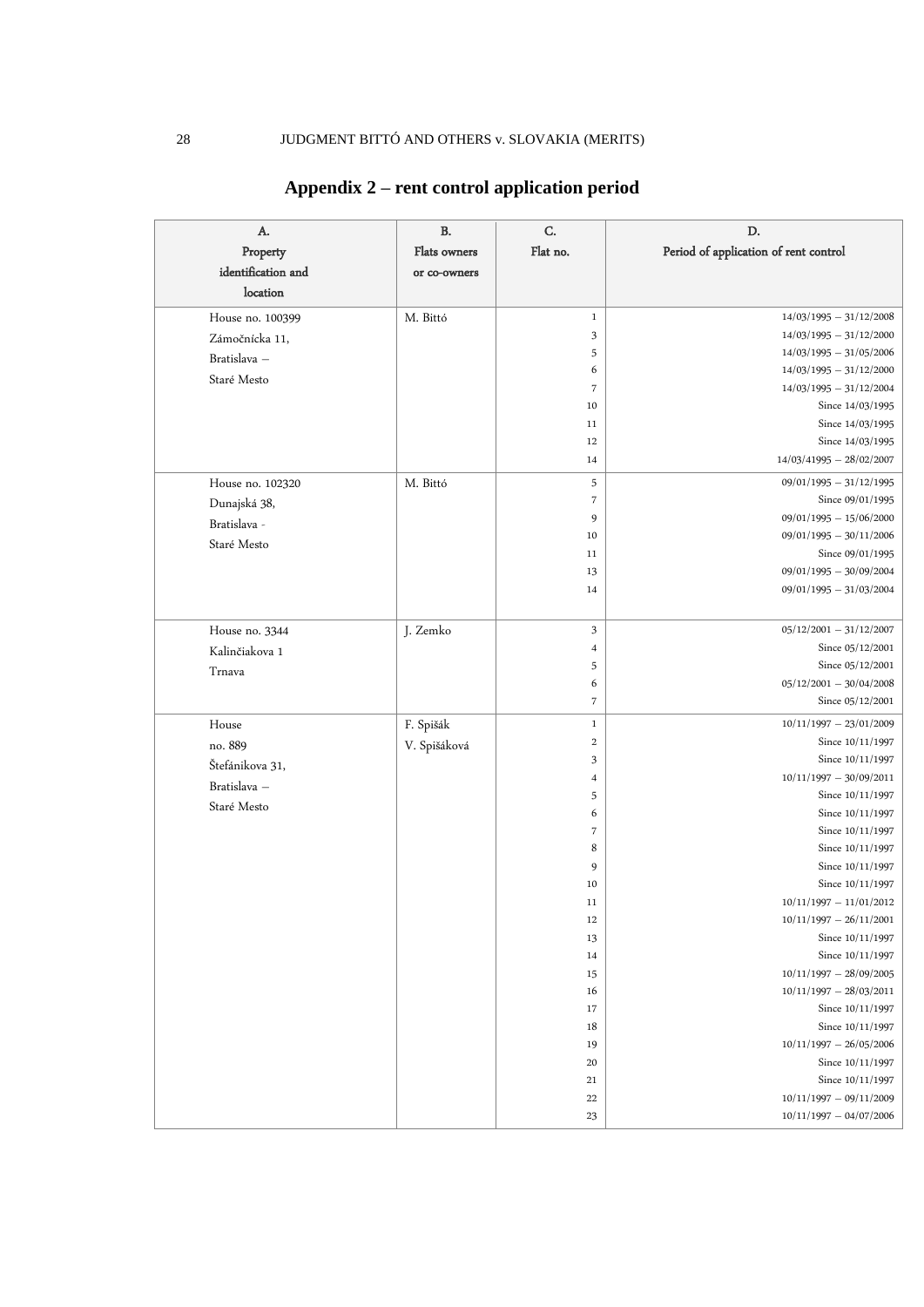### JUDGMENT BITTÓ AND OTHERS v. SLOVAKIA (MERITS) 29

| House             |                      | V. Dobšovič                                  | $\overline{c}$          | Since 14/06/2005                                                |
|-------------------|----------------------|----------------------------------------------|-------------------------|-----------------------------------------------------------------|
| no. 3141          |                      | M. Dobšovičová                               | 3                       | $14/06/2005 - 02/03/2006$                                       |
| Jelenia 7,        |                      |                                              | 4                       | $14/06/2005 - 29/03/2011$                                       |
| <b>Bratislava</b> |                      |                                              | 6                       | Since 14/06/2005                                                |
| - Staré Mesto     |                      |                                              | 7                       | $14/06/2005 - 23/03/2009$                                       |
|                   |                      |                                              | 8                       | $14/06/2005 - 21/04/2006$                                       |
|                   |                      |                                              | 9                       | $14/06/2005 - 05/01/2007$                                       |
|                   |                      |                                              | 10                      | $14/06/2005 - 30/04/2010$                                       |
| House no. 9       |                      | M.                                           | $\,1$                   | In respect of all flats the applicants were or have been owners |
| Tallerova 9,      |                      | Fridrichovský                                | $\overline{\mathbf{c}}$ | and rent control applied as follows:                            |
| <b>Bratislava</b> |                      | E. Barányiová                                | 5                       | M. Fridrichovský: since 05/10/2004                              |
| - Staré Mesto     |                      | J. Fridrichovský                             | 6                       | E. Barányiová: since 04/09/1997                                 |
|                   |                      | K. Getlíková                                 | $\overline{7}$          | J. Fridrichovský: since 05/10/2004                              |
|                   |                      |                                              |                         | K. Getlíková: 03/05/1993 - 27/01/2010                           |
| House             |                      | A. Suchal                                    | $\mathbf{1}$            | A. Suchal and E. Suchalová:                                     |
| no. 165           |                      | E. Suchalová                                 | $\overline{2}$          | Flat no. 1: since 02/12/1992                                    |
| Paulíniho 7,      |                      | S. Babjak                                    | 3                       | Flats nos. 2, 3, 4, 5: $02/12/1992 - 31/12/2010$                |
| Bratislava -      |                      | J. Babjaková                                 | 4                       | S. Babjak and J. Babjaková:                                     |
| Staré Mesto       |                      |                                              | 5                       | Flat no. 1: since 27/02/2006                                    |
|                   |                      |                                              |                         | Flats nos. 2, 3, 4, 5: $27/02/1996 - 31/12/2010$                |
| House             |                      | J. Bíreš                                     | $\,1$                   | $07/06/1992 - 15/12/2001$                                       |
| no. 672           |                      |                                              | 3                       | $07/06/1992 - 17/07/1996$                                       |
| Trenčianska 6,    |                      |                                              | 5                       | $07/06//1992 - 17/07/1996$                                      |
|                   | Bratislava - Ružinov |                                              | 6                       | $07/06/1992 - 01/08/1996$                                       |
|                   |                      |                                              | 7                       | $07/06/1992 - 17/07/1996$                                       |
|                   |                      |                                              | 8                       | Since 07/06/1992                                                |
| House no. 103998  |                      | Z. Studencová                                | $\mathbf{1}$            | $17/03/1999 - 01/05/2008$                                       |
| Šancová 30,       |                      |                                              | $\overline{2}$          | $17/03/1999 - 18/03/2010$                                       |
| Bratislava -      |                      |                                              | 3                       | $17/03/1999 - 18/03/2010$                                       |
| Staré Mesto       |                      |                                              |                         |                                                                 |
| House             |                      | L. Ščasná                                    | Flats nos. 1 to 21      | In respect of all 21 flats the applicants were or have been     |
| no. 112           |                      | B. Vojtáš                                    |                         | owners and rent control applied as follows:                     |
| Medená 35,        |                      | H. Vojtášová<br>L. Motešická<br>J. Motešický |                         |                                                                 |
| Bratislava -      |                      |                                              |                         | L. Ščasná: since 11/02/2006                                     |
| Staré Mesto       |                      |                                              |                         | B. Vojtáš (the share of H. Vojtášová included): since           |
|                   |                      |                                              |                         | 01/04/1993                                                      |
|                   |                      |                                              |                         | L. Motešická: 18/03/1992 - 30/06/2010                           |
|                   |                      |                                              |                         | J. Motešický: 06/02/1992 - 18/03/2010                           |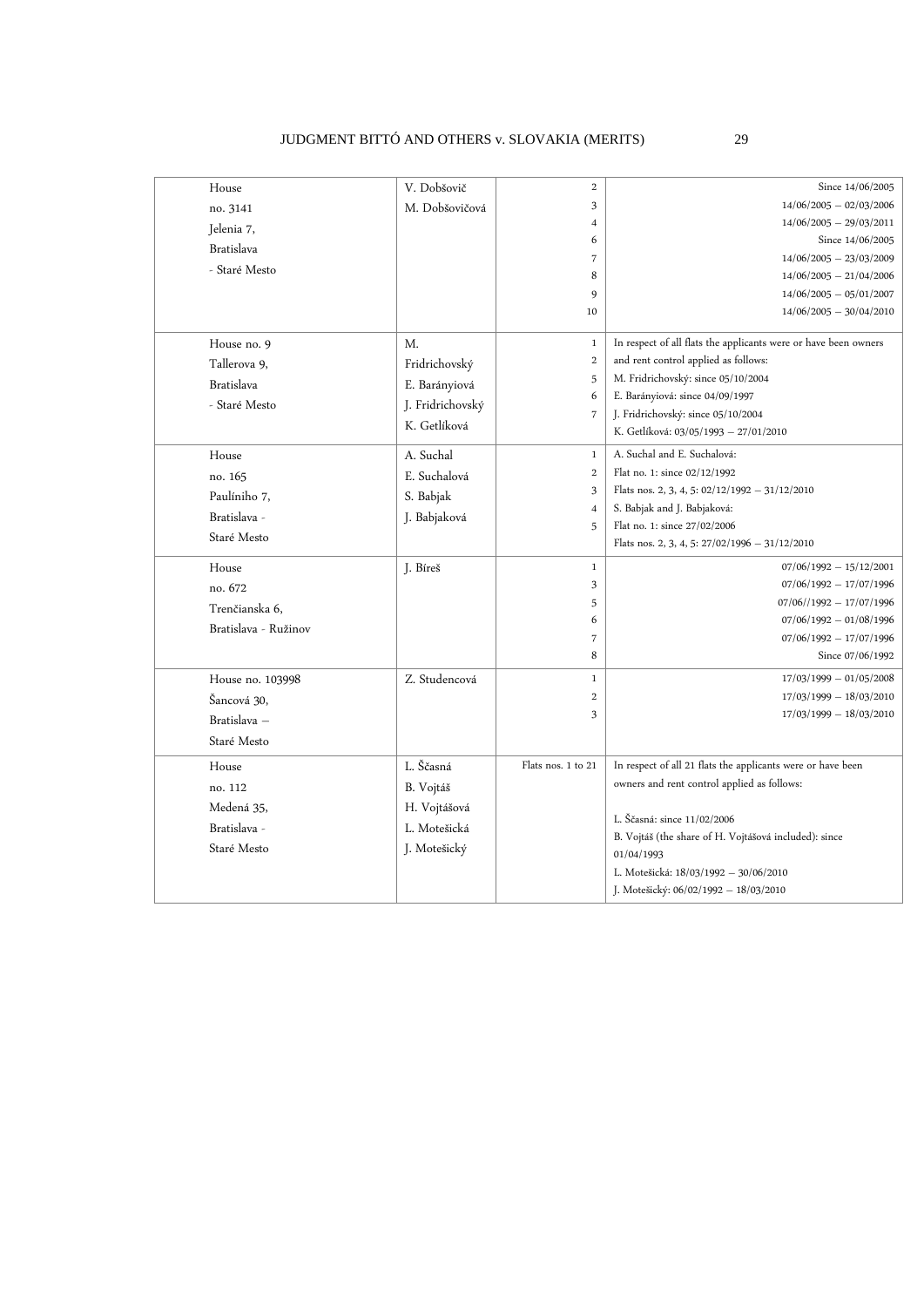# **Appendix 3**

Difference between the free-market rent and controlled rent as established by an expert at the applicants' request in 2010

| <b>Period</b>           | <b>Free-market</b> | <b>Controlled rent</b>  |
|-------------------------|--------------------|-------------------------|
|                         | rent               | (monthly price in euros |
|                         | (monthly price     | per square metre)       |
|                         | in euros per       |                         |
|                         | square metre)      |                         |
| 1993                    | 3.18               | 0.06                    |
| 1994                    | 4.18               | 0.06                    |
| 1995                    | 4.72               | 0.06                    |
| 1996                    | 4.90               | 0.06                    |
| 1997                    | 4.75               | 0.06                    |
| 1998                    | 5.14               | 0.06                    |
| 1999                    | 5.90               | 0.06                    |
| 2000                    | 6.78               | 0.20                    |
| Until 31 January 2001   | 7.61               | 0.20                    |
| As from 1 February 2001 | 7.61               | 0.28                    |
| 2002                    | 7.60               | 0.28                    |
| Until 28 February 2003  | 7.40               | 0.28                    |
| As from 1 March 2003    | 7.40               | 0.54                    |
| Until 9 January 2004    | 8.12               | 0.54                    |
| As from 10 January 2004 | 8.12               | 0.86                    |
| 2005                    | 7.20               | 0.86                    |
| 2006                    | 6.98               | 0.86                    |
| 2007                    | 9.02               | 0.86                    |
| Until 30 April 2008     | 9.07               | 0.86                    |
| As from 1 May 2008      | 9.07               | 0.86                    |
| 2009                    | 7.02               | 0.86                    |
| 2010                    | 5.99               | 0.86                    |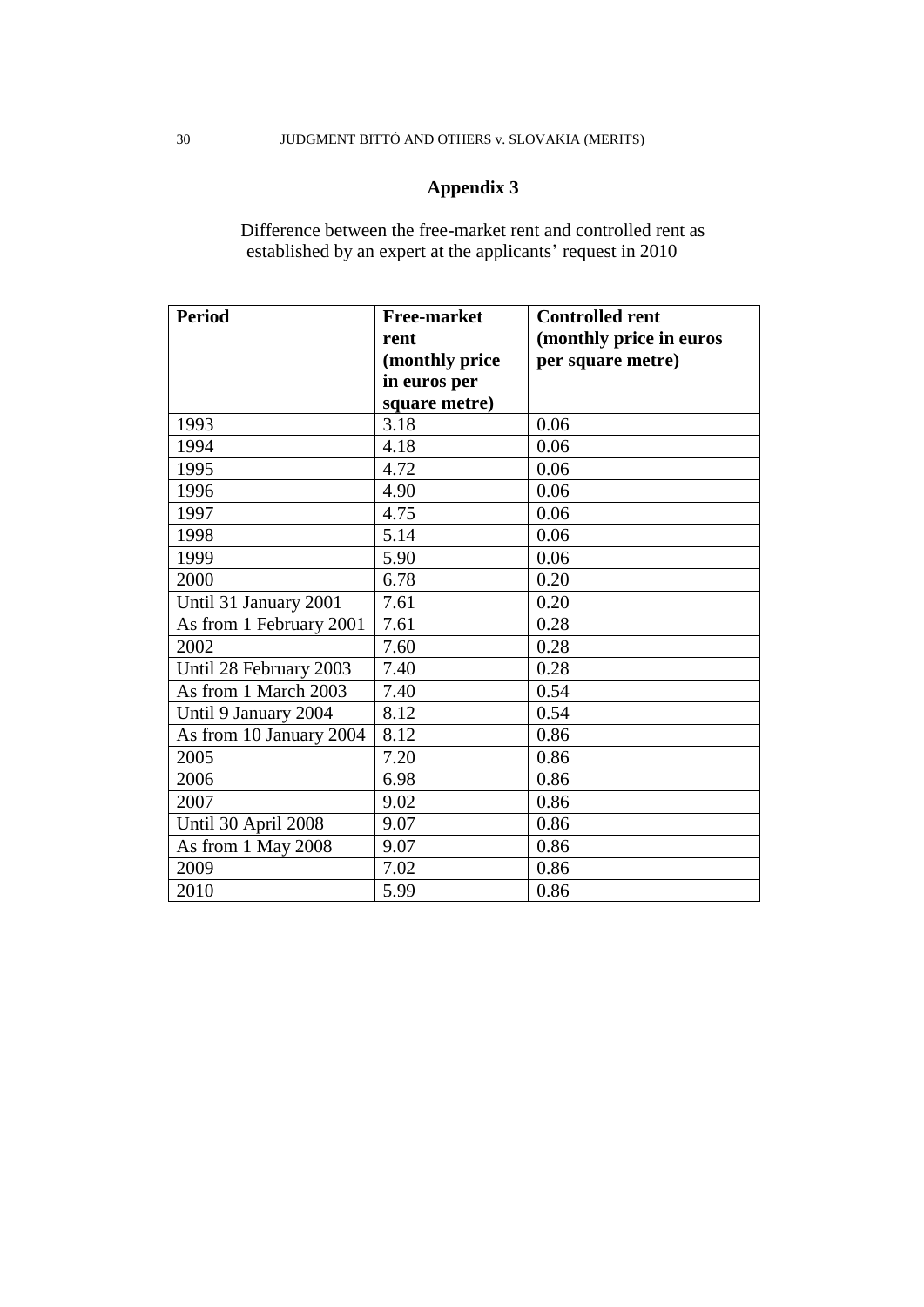| A.<br>Property<br>identification<br>and<br>location                  | $\, {\bf B}.$<br>Flats owners<br>or co-owners | C.<br>Flat no.                                                                                                                                                                               | D.<br>Monthly<br>market rent per<br>m2 in 2012 $[\in]$                                                                                                                               | ${\bf E}.$<br>Monthly<br>controlled rent<br>per m2 in 2012<br>$[\in]$                                                                                                                | F.<br>Controlled<br>rent/free-market<br>rent ratio in 2012<br>$[%]$                                                                                                                  | G.<br>Adequate<br>compensation for the<br>period up to 2012 -<br>Government's expert<br>opinions $[\in]$ | H.<br>Pecuniary damage for<br>the period up to 2012<br>- applicants' expert<br>opinions $[\in]$ |
|----------------------------------------------------------------------|-----------------------------------------------|----------------------------------------------------------------------------------------------------------------------------------------------------------------------------------------------|--------------------------------------------------------------------------------------------------------------------------------------------------------------------------------------|--------------------------------------------------------------------------------------------------------------------------------------------------------------------------------------|--------------------------------------------------------------------------------------------------------------------------------------------------------------------------------------|----------------------------------------------------------------------------------------------------------|-------------------------------------------------------------------------------------------------|
| House no.<br>100399<br>Zámočnícka 11,<br>Bratislava -<br>Staré Mesto | M. Bittó                                      | $\mathbf{1}$<br>$\mathbf{3}$<br>5<br>6<br>$\scriptstyle{7}$<br>10<br>11<br>12<br>14                                                                                                          | 5.78<br>5.65<br>5.97<br>5.97<br>5.97<br>5.97<br>5.97<br>5.97<br>4.71                                                                                                                 | 1.73<br>1.67<br>1.67<br>1.61<br>1.63<br>1.67<br>1.62<br>1.65<br>1.48                                                                                                                 | 30.0<br>24.5<br>28.0<br>27.0<br>27.4<br>28.0<br>27.1<br>27.6<br>31.4                                                                                                                 | 113,838.96                                                                                               | 380,099.19                                                                                      |
| House no.<br>102320<br>Dunajská 38,<br>Bratislava -<br>Staré Mesto   | M. Bittó                                      | 5<br>$\overline{\phantom{a}}$<br>9<br>10<br>$11\,$<br>13<br>14                                                                                                                               | 5.78<br>5.65<br>5.65<br>5.65<br>5.78<br>5.65<br>5.78                                                                                                                                 | 1.06<br>1.19<br>1.17<br>1.19<br>1.06<br>1.19<br>0.95                                                                                                                                 | 18.3<br>21.0<br>20.7<br>21.0<br>18.3<br>21.0<br>16.5                                                                                                                                 | 176, 143.86                                                                                              | 394,403.92                                                                                      |
| House no. 3344<br>Kalinčiakova 1<br>Trnava                           | J. Zemko                                      | $\mathfrak{Z}$<br>4<br>5<br>6<br>$\scriptstyle{7}$                                                                                                                                           | 4.51<br>4.52<br>4.51<br>4.52<br>4.51                                                                                                                                                 | 1.24<br>1.60<br>1.24<br>1.60<br>1.24                                                                                                                                                 | 27.4<br>35.6<br>27.4<br>35.6<br>27.4                                                                                                                                                 | 45,002.90                                                                                                | 90,067.65                                                                                       |
| House<br>no. 889<br>Štefánikova 31,<br>Bratislava -<br>Staré Mesto   | F. Spišák<br>V. Spišáková                     | $\mathbf{1}$<br>$\overline{c}$<br>3<br>4<br>5<br>6<br>$\overline{\phantom{a}}$<br>8<br>9<br>10<br>11<br>12<br>13<br>14<br>15<br>16<br>$17\,$<br>$18\,$<br>19<br>20<br>21<br>$22\,$<br>$23\,$ | 5.65<br>5.97<br>4.71<br>4.71<br>4.71<br>4.71<br>4.71<br>4.71<br>4.71<br>5.97<br>4.71<br>5.78<br>5.78<br>4.71<br>5.97<br>5.78<br>5.78<br>5.78<br>5.65<br>5.65<br>5.78<br>5.78<br>5.65 | 1.05<br>1.41<br>1.03<br>1.05<br>1.05<br>1.10<br>1.04<br>1.09<br>1.10<br>1.08<br>1.05<br>1.13<br>1.18<br>1.08<br>1.13<br>1.06<br>0.98<br>1.15<br>1.30<br>1.25<br>1.33<br>1.31<br>1.19 | 18.6<br>23.6<br>21.8<br>22.3<br>22.3<br>23.3<br>22.1<br>23.0<br>23.5<br>18.1<br>22.2<br>19.5<br>20.5<br>22.9<br>19.0<br>18.3<br>17.0<br>19.8<br>23.0<br>22.2<br>23.0<br>22.7<br>21.0 | 215,002.46                                                                                               | 660,384.3                                                                                       |

# **Appendix 4**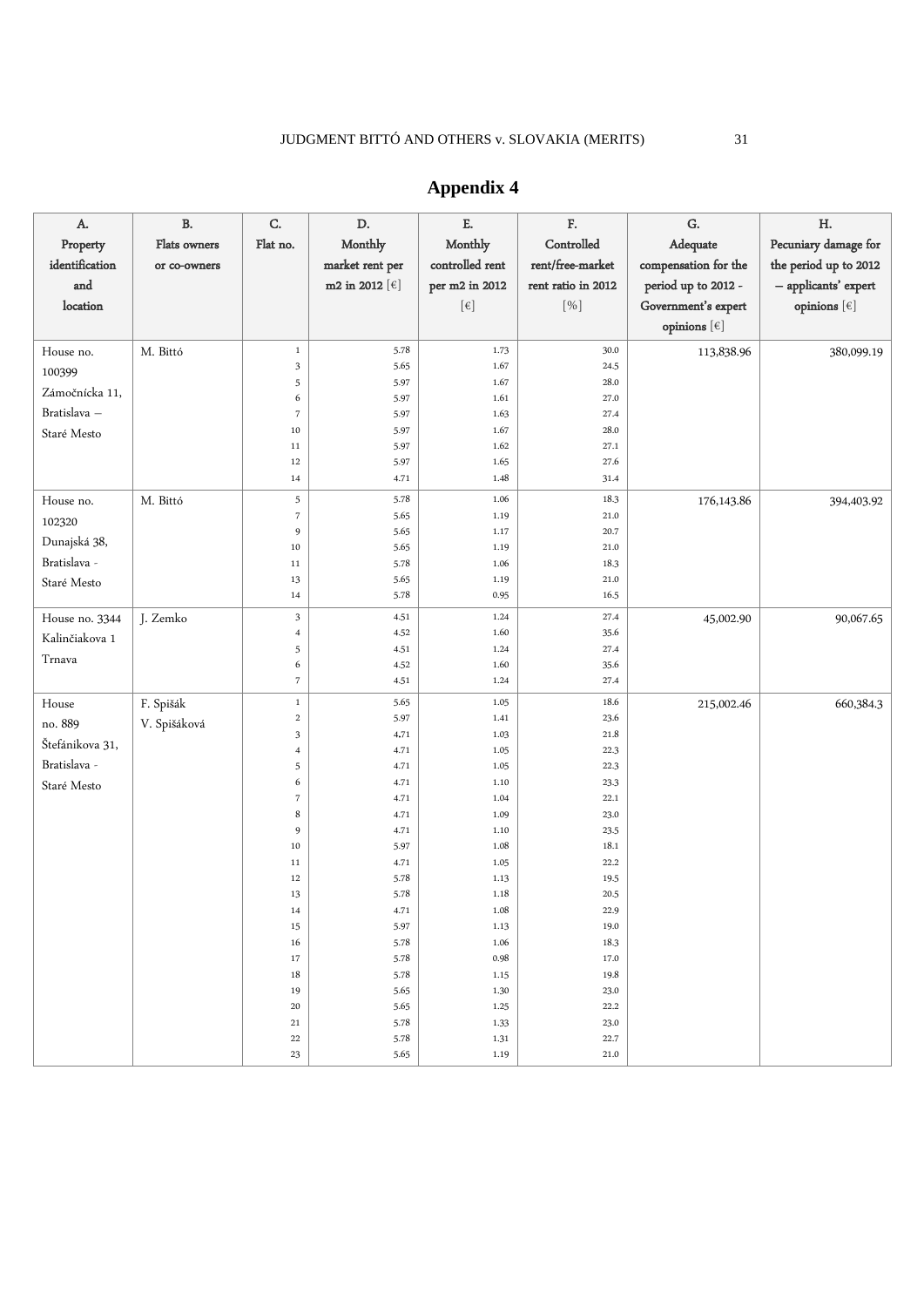#### 32 JUDGMENT BITTÓ AND OTHERS v. SLOVAKIA (MERITS)

| 5.65<br>3<br>1.11<br>19.7<br>M. Dobšovičová<br>no. 3141<br>5.78<br>1.15<br>20.1<br>$\sqrt{4}$<br>Jelenia 7,<br>6<br>5.78<br>1.10<br>19.0<br>Bratislava<br>$\overline{\phantom{a}}$<br>5.78<br>0.57<br>9.9<br>8<br>5.97<br>1.70<br>28.5<br>- Staré Mesto<br>21.8<br>9<br>5.65<br>1.23<br>$10\,$<br>5.78<br>0.57<br>9.9<br>M. Fridrichovský<br>$\,1$<br>4.71<br>1.59<br>33.7<br>690,866.77<br>House no. 9<br>248,194.72<br>$\mathbf 2$<br>4.71<br>1.57<br>33.4<br>Tallerova 9,<br>E. Barányiová<br>5<br>4.71<br>1.56<br>33.1<br>Bratislava<br>J. Fridrichovský<br>6<br>4.71<br>1.16<br>24.5<br>K. Getlíková<br>- Staré Mesto<br>$\overline{\phantom{a}}$<br>5.78<br>19.9<br>1.15<br>A. Suchal<br>5.78<br>20.8<br>584,978.59<br>$\,1$<br>1.20<br>House<br>242,206.15<br>20.8<br>$\,2$<br>5.78<br>1.21<br>E. Suchalová<br>no. 165<br>3<br>5.97<br>0.45<br>7.6<br>Paulíniho 7,<br>S. Babjak<br>5.65<br>1.52<br>26.9<br>$\overline{4}$<br>Bratislava -<br>J. Babjaková<br>5.65<br>1.14<br>20.2<br>5<br>Staré Mesto<br>1.21<br>22.4<br>113,861.02<br>${\it House}$<br>J. Bíreš<br>$\,1$<br>5.41<br>255, 101.76<br>3<br>5.41<br>1.12<br>20.7<br>no. 672<br>5<br>5.41<br>1.12<br>20.7<br>Trenčianska 6,<br>6<br>5.41<br>1.12<br>20.7<br>Bratislava -<br>$\overline{\phantom{a}}$<br>5.41<br>1.12<br>20.7<br>8<br>22.2<br>5.41<br>1.20<br>Ružinov<br>27.8<br>Z. Studencová<br>$\,1$<br>4.71<br>1.30<br>House no.<br>35,564.83<br>115,906.59<br>$\,$<br>1.46<br>4.71<br>30.9<br>103998<br>3<br>5.78<br>1.03<br>17.8<br>Šancová 30,<br>Bratislava -<br>Staré Mesto<br>L. Ščasná<br>5.65<br>1.6<br>28.4<br>$\,1$<br>463,860.67<br>${\it House}$<br>1,117,028.79<br>$\,$<br>5.65<br>26.9<br>1.52<br>no. 112<br>B. Vojtáš<br>3<br>5.78<br>26.0<br>1.50<br>Medená 35,<br>H. Vojtášová<br>5.78<br>1.47<br>25.5<br>$\overline{\mathbf{4}}$<br>Bratislava -<br>L. Motešická<br>5<br>5.65<br>1.52<br>26.9<br>1.78<br>6<br>5.65<br>26.8<br>Staré Mesto<br>J. Motešický<br>$\overline{\phantom{a}}$<br>5.97<br>2.21<br>37.1<br>8<br>26.1<br>5.78<br>1.51<br>9<br>5.65<br>27.0<br>1.52 |
|-----------------------------------------------------------------------------------------------------------------------------------------------------------------------------------------------------------------------------------------------------------------------------------------------------------------------------------------------------------------------------------------------------------------------------------------------------------------------------------------------------------------------------------------------------------------------------------------------------------------------------------------------------------------------------------------------------------------------------------------------------------------------------------------------------------------------------------------------------------------------------------------------------------------------------------------------------------------------------------------------------------------------------------------------------------------------------------------------------------------------------------------------------------------------------------------------------------------------------------------------------------------------------------------------------------------------------------------------------------------------------------------------------------------------------------------------------------------------------------------------------------------------------------------------------------------------------------------------------------------------------------------------------------------------------------------------------------------------------------------------------------------------------------------------------------------------------------------------------------------------------------------------------------------------------------------------------------------------------------------------------------------------------------------------------------------|
|                                                                                                                                                                                                                                                                                                                                                                                                                                                                                                                                                                                                                                                                                                                                                                                                                                                                                                                                                                                                                                                                                                                                                                                                                                                                                                                                                                                                                                                                                                                                                                                                                                                                                                                                                                                                                                                                                                                                                                                                                                                                 |
|                                                                                                                                                                                                                                                                                                                                                                                                                                                                                                                                                                                                                                                                                                                                                                                                                                                                                                                                                                                                                                                                                                                                                                                                                                                                                                                                                                                                                                                                                                                                                                                                                                                                                                                                                                                                                                                                                                                                                                                                                                                                 |
|                                                                                                                                                                                                                                                                                                                                                                                                                                                                                                                                                                                                                                                                                                                                                                                                                                                                                                                                                                                                                                                                                                                                                                                                                                                                                                                                                                                                                                                                                                                                                                                                                                                                                                                                                                                                                                                                                                                                                                                                                                                                 |
|                                                                                                                                                                                                                                                                                                                                                                                                                                                                                                                                                                                                                                                                                                                                                                                                                                                                                                                                                                                                                                                                                                                                                                                                                                                                                                                                                                                                                                                                                                                                                                                                                                                                                                                                                                                                                                                                                                                                                                                                                                                                 |
|                                                                                                                                                                                                                                                                                                                                                                                                                                                                                                                                                                                                                                                                                                                                                                                                                                                                                                                                                                                                                                                                                                                                                                                                                                                                                                                                                                                                                                                                                                                                                                                                                                                                                                                                                                                                                                                                                                                                                                                                                                                                 |
|                                                                                                                                                                                                                                                                                                                                                                                                                                                                                                                                                                                                                                                                                                                                                                                                                                                                                                                                                                                                                                                                                                                                                                                                                                                                                                                                                                                                                                                                                                                                                                                                                                                                                                                                                                                                                                                                                                                                                                                                                                                                 |
|                                                                                                                                                                                                                                                                                                                                                                                                                                                                                                                                                                                                                                                                                                                                                                                                                                                                                                                                                                                                                                                                                                                                                                                                                                                                                                                                                                                                                                                                                                                                                                                                                                                                                                                                                                                                                                                                                                                                                                                                                                                                 |
|                                                                                                                                                                                                                                                                                                                                                                                                                                                                                                                                                                                                                                                                                                                                                                                                                                                                                                                                                                                                                                                                                                                                                                                                                                                                                                                                                                                                                                                                                                                                                                                                                                                                                                                                                                                                                                                                                                                                                                                                                                                                 |
|                                                                                                                                                                                                                                                                                                                                                                                                                                                                                                                                                                                                                                                                                                                                                                                                                                                                                                                                                                                                                                                                                                                                                                                                                                                                                                                                                                                                                                                                                                                                                                                                                                                                                                                                                                                                                                                                                                                                                                                                                                                                 |
|                                                                                                                                                                                                                                                                                                                                                                                                                                                                                                                                                                                                                                                                                                                                                                                                                                                                                                                                                                                                                                                                                                                                                                                                                                                                                                                                                                                                                                                                                                                                                                                                                                                                                                                                                                                                                                                                                                                                                                                                                                                                 |
|                                                                                                                                                                                                                                                                                                                                                                                                                                                                                                                                                                                                                                                                                                                                                                                                                                                                                                                                                                                                                                                                                                                                                                                                                                                                                                                                                                                                                                                                                                                                                                                                                                                                                                                                                                                                                                                                                                                                                                                                                                                                 |
|                                                                                                                                                                                                                                                                                                                                                                                                                                                                                                                                                                                                                                                                                                                                                                                                                                                                                                                                                                                                                                                                                                                                                                                                                                                                                                                                                                                                                                                                                                                                                                                                                                                                                                                                                                                                                                                                                                                                                                                                                                                                 |
|                                                                                                                                                                                                                                                                                                                                                                                                                                                                                                                                                                                                                                                                                                                                                                                                                                                                                                                                                                                                                                                                                                                                                                                                                                                                                                                                                                                                                                                                                                                                                                                                                                                                                                                                                                                                                                                                                                                                                                                                                                                                 |
|                                                                                                                                                                                                                                                                                                                                                                                                                                                                                                                                                                                                                                                                                                                                                                                                                                                                                                                                                                                                                                                                                                                                                                                                                                                                                                                                                                                                                                                                                                                                                                                                                                                                                                                                                                                                                                                                                                                                                                                                                                                                 |
|                                                                                                                                                                                                                                                                                                                                                                                                                                                                                                                                                                                                                                                                                                                                                                                                                                                                                                                                                                                                                                                                                                                                                                                                                                                                                                                                                                                                                                                                                                                                                                                                                                                                                                                                                                                                                                                                                                                                                                                                                                                                 |
|                                                                                                                                                                                                                                                                                                                                                                                                                                                                                                                                                                                                                                                                                                                                                                                                                                                                                                                                                                                                                                                                                                                                                                                                                                                                                                                                                                                                                                                                                                                                                                                                                                                                                                                                                                                                                                                                                                                                                                                                                                                                 |
|                                                                                                                                                                                                                                                                                                                                                                                                                                                                                                                                                                                                                                                                                                                                                                                                                                                                                                                                                                                                                                                                                                                                                                                                                                                                                                                                                                                                                                                                                                                                                                                                                                                                                                                                                                                                                                                                                                                                                                                                                                                                 |
|                                                                                                                                                                                                                                                                                                                                                                                                                                                                                                                                                                                                                                                                                                                                                                                                                                                                                                                                                                                                                                                                                                                                                                                                                                                                                                                                                                                                                                                                                                                                                                                                                                                                                                                                                                                                                                                                                                                                                                                                                                                                 |
|                                                                                                                                                                                                                                                                                                                                                                                                                                                                                                                                                                                                                                                                                                                                                                                                                                                                                                                                                                                                                                                                                                                                                                                                                                                                                                                                                                                                                                                                                                                                                                                                                                                                                                                                                                                                                                                                                                                                                                                                                                                                 |
|                                                                                                                                                                                                                                                                                                                                                                                                                                                                                                                                                                                                                                                                                                                                                                                                                                                                                                                                                                                                                                                                                                                                                                                                                                                                                                                                                                                                                                                                                                                                                                                                                                                                                                                                                                                                                                                                                                                                                                                                                                                                 |
|                                                                                                                                                                                                                                                                                                                                                                                                                                                                                                                                                                                                                                                                                                                                                                                                                                                                                                                                                                                                                                                                                                                                                                                                                                                                                                                                                                                                                                                                                                                                                                                                                                                                                                                                                                                                                                                                                                                                                                                                                                                                 |
|                                                                                                                                                                                                                                                                                                                                                                                                                                                                                                                                                                                                                                                                                                                                                                                                                                                                                                                                                                                                                                                                                                                                                                                                                                                                                                                                                                                                                                                                                                                                                                                                                                                                                                                                                                                                                                                                                                                                                                                                                                                                 |
|                                                                                                                                                                                                                                                                                                                                                                                                                                                                                                                                                                                                                                                                                                                                                                                                                                                                                                                                                                                                                                                                                                                                                                                                                                                                                                                                                                                                                                                                                                                                                                                                                                                                                                                                                                                                                                                                                                                                                                                                                                                                 |
|                                                                                                                                                                                                                                                                                                                                                                                                                                                                                                                                                                                                                                                                                                                                                                                                                                                                                                                                                                                                                                                                                                                                                                                                                                                                                                                                                                                                                                                                                                                                                                                                                                                                                                                                                                                                                                                                                                                                                                                                                                                                 |
|                                                                                                                                                                                                                                                                                                                                                                                                                                                                                                                                                                                                                                                                                                                                                                                                                                                                                                                                                                                                                                                                                                                                                                                                                                                                                                                                                                                                                                                                                                                                                                                                                                                                                                                                                                                                                                                                                                                                                                                                                                                                 |
|                                                                                                                                                                                                                                                                                                                                                                                                                                                                                                                                                                                                                                                                                                                                                                                                                                                                                                                                                                                                                                                                                                                                                                                                                                                                                                                                                                                                                                                                                                                                                                                                                                                                                                                                                                                                                                                                                                                                                                                                                                                                 |
|                                                                                                                                                                                                                                                                                                                                                                                                                                                                                                                                                                                                                                                                                                                                                                                                                                                                                                                                                                                                                                                                                                                                                                                                                                                                                                                                                                                                                                                                                                                                                                                                                                                                                                                                                                                                                                                                                                                                                                                                                                                                 |
|                                                                                                                                                                                                                                                                                                                                                                                                                                                                                                                                                                                                                                                                                                                                                                                                                                                                                                                                                                                                                                                                                                                                                                                                                                                                                                                                                                                                                                                                                                                                                                                                                                                                                                                                                                                                                                                                                                                                                                                                                                                                 |
|                                                                                                                                                                                                                                                                                                                                                                                                                                                                                                                                                                                                                                                                                                                                                                                                                                                                                                                                                                                                                                                                                                                                                                                                                                                                                                                                                                                                                                                                                                                                                                                                                                                                                                                                                                                                                                                                                                                                                                                                                                                                 |
|                                                                                                                                                                                                                                                                                                                                                                                                                                                                                                                                                                                                                                                                                                                                                                                                                                                                                                                                                                                                                                                                                                                                                                                                                                                                                                                                                                                                                                                                                                                                                                                                                                                                                                                                                                                                                                                                                                                                                                                                                                                                 |
|                                                                                                                                                                                                                                                                                                                                                                                                                                                                                                                                                                                                                                                                                                                                                                                                                                                                                                                                                                                                                                                                                                                                                                                                                                                                                                                                                                                                                                                                                                                                                                                                                                                                                                                                                                                                                                                                                                                                                                                                                                                                 |
|                                                                                                                                                                                                                                                                                                                                                                                                                                                                                                                                                                                                                                                                                                                                                                                                                                                                                                                                                                                                                                                                                                                                                                                                                                                                                                                                                                                                                                                                                                                                                                                                                                                                                                                                                                                                                                                                                                                                                                                                                                                                 |
|                                                                                                                                                                                                                                                                                                                                                                                                                                                                                                                                                                                                                                                                                                                                                                                                                                                                                                                                                                                                                                                                                                                                                                                                                                                                                                                                                                                                                                                                                                                                                                                                                                                                                                                                                                                                                                                                                                                                                                                                                                                                 |
|                                                                                                                                                                                                                                                                                                                                                                                                                                                                                                                                                                                                                                                                                                                                                                                                                                                                                                                                                                                                                                                                                                                                                                                                                                                                                                                                                                                                                                                                                                                                                                                                                                                                                                                                                                                                                                                                                                                                                                                                                                                                 |
|                                                                                                                                                                                                                                                                                                                                                                                                                                                                                                                                                                                                                                                                                                                                                                                                                                                                                                                                                                                                                                                                                                                                                                                                                                                                                                                                                                                                                                                                                                                                                                                                                                                                                                                                                                                                                                                                                                                                                                                                                                                                 |
|                                                                                                                                                                                                                                                                                                                                                                                                                                                                                                                                                                                                                                                                                                                                                                                                                                                                                                                                                                                                                                                                                                                                                                                                                                                                                                                                                                                                                                                                                                                                                                                                                                                                                                                                                                                                                                                                                                                                                                                                                                                                 |
|                                                                                                                                                                                                                                                                                                                                                                                                                                                                                                                                                                                                                                                                                                                                                                                                                                                                                                                                                                                                                                                                                                                                                                                                                                                                                                                                                                                                                                                                                                                                                                                                                                                                                                                                                                                                                                                                                                                                                                                                                                                                 |
| 5.65<br>1.52<br>27.0<br>10                                                                                                                                                                                                                                                                                                                                                                                                                                                                                                                                                                                                                                                                                                                                                                                                                                                                                                                                                                                                                                                                                                                                                                                                                                                                                                                                                                                                                                                                                                                                                                                                                                                                                                                                                                                                                                                                                                                                                                                                                                      |
| 5.78<br>26.0<br>1.50<br>11<br>27.0<br>$12\,$<br>5.65<br>1.52                                                                                                                                                                                                                                                                                                                                                                                                                                                                                                                                                                                                                                                                                                                                                                                                                                                                                                                                                                                                                                                                                                                                                                                                                                                                                                                                                                                                                                                                                                                                                                                                                                                                                                                                                                                                                                                                                                                                                                                                    |
| 36.5<br>2.18<br>13<br>5.97                                                                                                                                                                                                                                                                                                                                                                                                                                                                                                                                                                                                                                                                                                                                                                                                                                                                                                                                                                                                                                                                                                                                                                                                                                                                                                                                                                                                                                                                                                                                                                                                                                                                                                                                                                                                                                                                                                                                                                                                                                      |
| 26.9<br>14<br>5.65<br>1.52                                                                                                                                                                                                                                                                                                                                                                                                                                                                                                                                                                                                                                                                                                                                                                                                                                                                                                                                                                                                                                                                                                                                                                                                                                                                                                                                                                                                                                                                                                                                                                                                                                                                                                                                                                                                                                                                                                                                                                                                                                      |
| 36.9<br>15<br>5.97<br>2.20                                                                                                                                                                                                                                                                                                                                                                                                                                                                                                                                                                                                                                                                                                                                                                                                                                                                                                                                                                                                                                                                                                                                                                                                                                                                                                                                                                                                                                                                                                                                                                                                                                                                                                                                                                                                                                                                                                                                                                                                                                      |
| 16<br>5.78<br>1.50<br>26.0                                                                                                                                                                                                                                                                                                                                                                                                                                                                                                                                                                                                                                                                                                                                                                                                                                                                                                                                                                                                                                                                                                                                                                                                                                                                                                                                                                                                                                                                                                                                                                                                                                                                                                                                                                                                                                                                                                                                                                                                                                      |
| 5.78<br>1.43<br>24.7<br>17                                                                                                                                                                                                                                                                                                                                                                                                                                                                                                                                                                                                                                                                                                                                                                                                                                                                                                                                                                                                                                                                                                                                                                                                                                                                                                                                                                                                                                                                                                                                                                                                                                                                                                                                                                                                                                                                                                                                                                                                                                      |
| 26.7<br>18<br>4.71<br>1.26                                                                                                                                                                                                                                                                                                                                                                                                                                                                                                                                                                                                                                                                                                                                                                                                                                                                                                                                                                                                                                                                                                                                                                                                                                                                                                                                                                                                                                                                                                                                                                                                                                                                                                                                                                                                                                                                                                                                                                                                                                      |
| 2.20<br>36.9<br>19<br>5.97<br>5.78<br>26.0<br>20<br>1.50                                                                                                                                                                                                                                                                                                                                                                                                                                                                                                                                                                                                                                                                                                                                                                                                                                                                                                                                                                                                                                                                                                                                                                                                                                                                                                                                                                                                                                                                                                                                                                                                                                                                                                                                                                                                                                                                                                                                                                                                        |
|                                                                                                                                                                                                                                                                                                                                                                                                                                                                                                                                                                                                                                                                                                                                                                                                                                                                                                                                                                                                                                                                                                                                                                                                                                                                                                                                                                                                                                                                                                                                                                                                                                                                                                                                                                                                                                                                                                                                                                                                                                                                 |